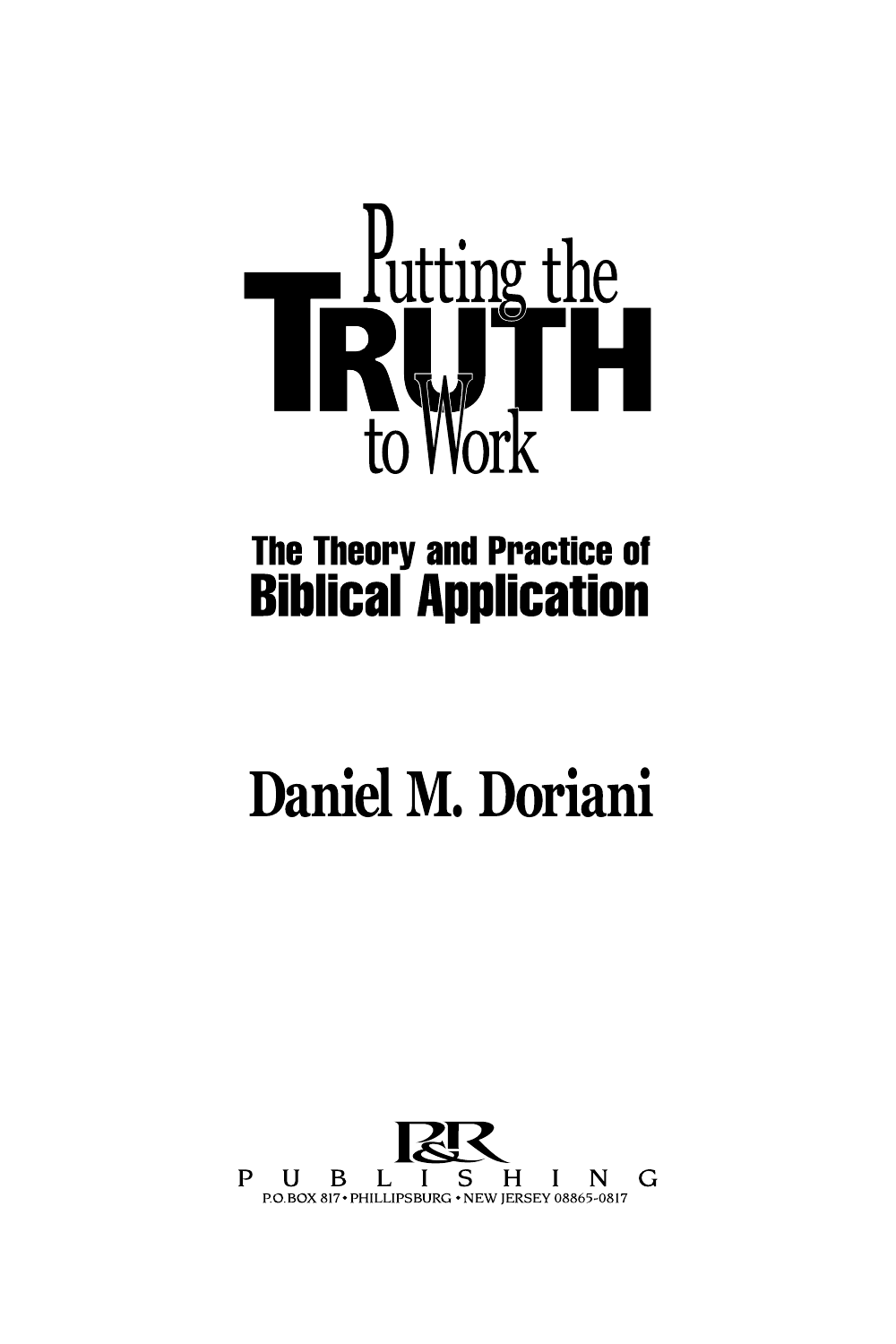© 2001 by Daniel M. Doriani

All rights reserved. No part of this book may be reproduced, stored in a retrieval system, or transmitted in any form or by any means—electronic, mechanical, photocopy, recording, or otherwise—except for brief quotations for the purpose of review or comment, without the prior permission of the publisher, P&R Publishing Company, P.O. Box 817, Phillipsburg, New Jersey 08865-0817.

Unless otherwise indicated, all Scripture quotations are from the HOLY BIBLE, NEW INTERNATIONAL VERSION®. NIV®. Copyright © 1973, 1978, 1984 by International Bible Society. Used by permission of Zondervan Publishing House.All rights reserved.

Italics in Scripture quotations indicate emphasis added.

*Page design by Tobias Design Typesetting by Colophon Typesetting* 

Printed in the United States of America

#### **Library of Congress Cataloging-in-Publication Data**

Doriani, Daniel M., 1953– Putting the truth to work : the theory and practice of biblical application / Daniel M. Doriani. p. cm. Includes bibliographical references and index. ISBN 0-87552-170-3 (pbk.) 1. Bible—Use. 2. Christian life—Biblical teaching. I.Title.

BS538.3.D67 2001 248.4—dc21

00-066938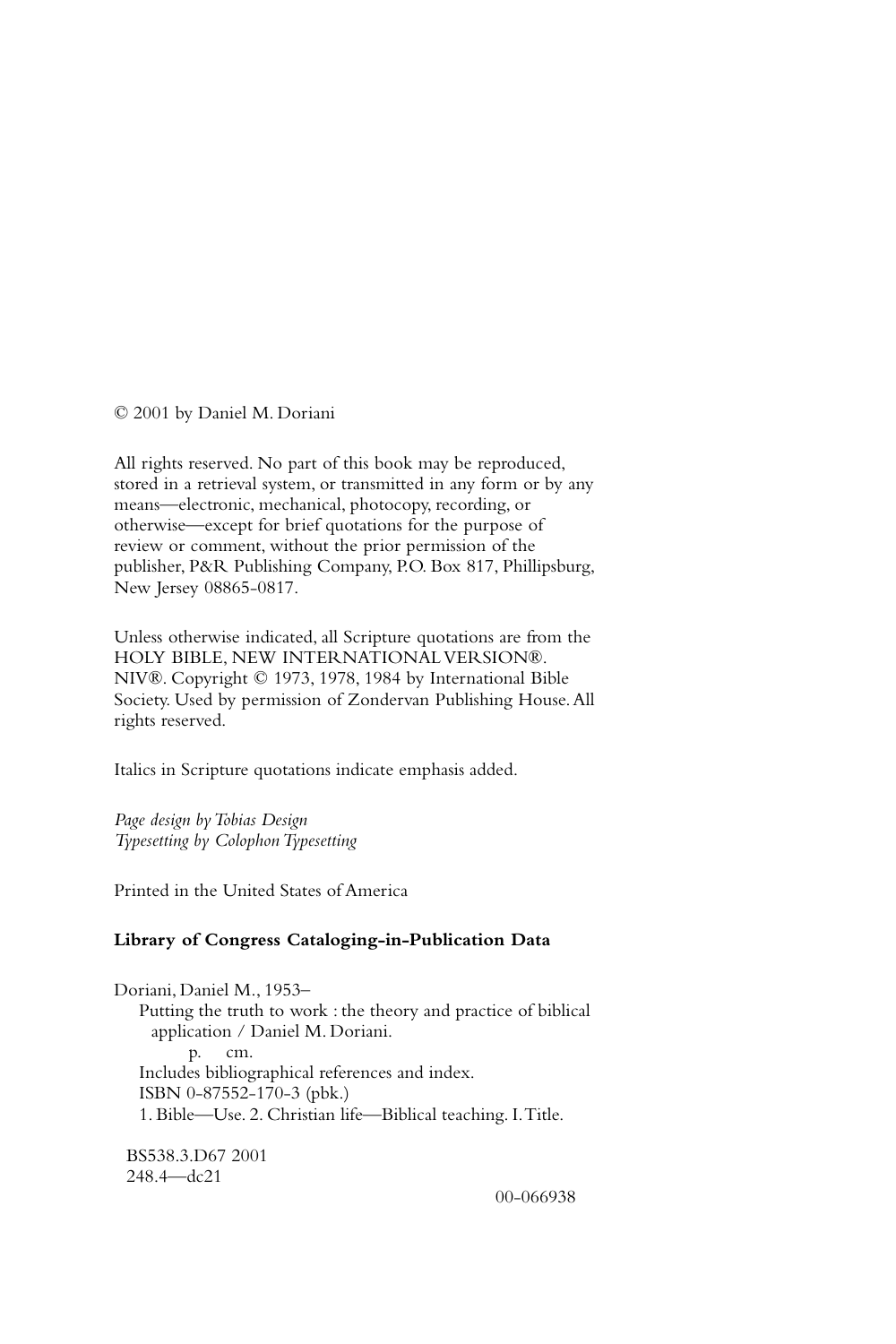# Contents

#### Preface vii Introduction 1

|                                                           | 1 THE NATURE OF APPLICATION                    | 12  |
|-----------------------------------------------------------|------------------------------------------------|-----|
|                                                           | 2 GOD-CENTERED APPLICATION                     | 41  |
|                                                           | 3 THE INTERPRETER                              | 59  |
|                                                           | 4 THE SEVEN BIBLICAL SOURCES FOR APPLICATION   | 81  |
|                                                           | 5 THE FOUR ASPECTS OF APPLICATION              | 97  |
|                                                           | <b>6 USING THE FOUR QUESTIONS</b>              | 122 |
| Interlude: A Brief Reminder on Interpretation and Context |                                                | 158 |
|                                                           | 7 A PLAN FOR APPLYING NARRATIVE                | 161 |
|                                                           | 8 ISSUES IN APPLYING NARRATIVE TEXTS           | 189 |
|                                                           | 9 A PLAN FOR THE APPLICATION OF DOCTRINE       | 213 |
|                                                           | 10 A PLAN FOR THE APPLICATION OF ETHICAL TEXTS | 240 |
|                                                           | 11 ISSUES IN APPLICATION OF ETHICAL TEXTS      | 260 |
|                                                           | 12 CHRIST-CENTERED APPLICATION                 | 279 |
|                                                           | 13 SELECTING A TEXT                            | 305 |
|                                                           |                                                |     |

Index of Scripture 321 Index of Names and Subjects 333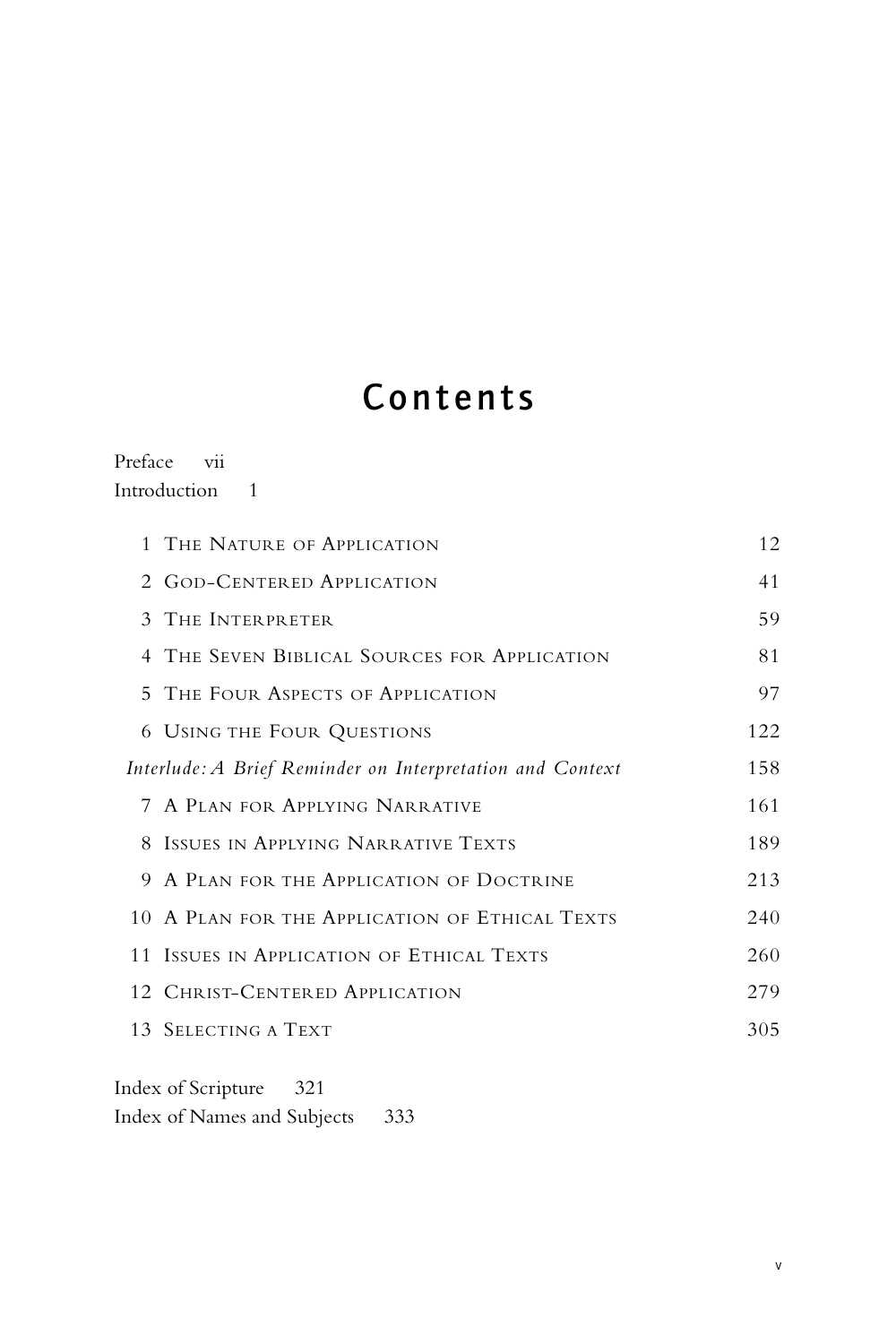# Preface

In my first fifteen years of preaching,I had methods for interpreting the Bible, but none for applying it. I had the unsettling sense that while God might be using my preaching, I hardly knew how. Because I had no method,I never knew why one sermon worked and another failed (though disaster is easier to analyze). Every success seemed accidental,and every failure felt like a harbinger of the great unmasking:"Why, this charlatan has absolutely no idea what he is doing!" I had the discomfiting sense that few pastors were more advanced theoretically than I.The best preachers seemed to rely on raw skill, instinct, and a few heartfelt ideals, but, when asked, they offered little specific guidance.

Two experiences in the 1990s altered my situation and gave impetus to the present project.First,in 1991 I joined the faculty of Covenant Theological Seminary, a community that cultivates the theory and practice of preaching, and I began to hope for some guidance in the area of biblical application.Second,in 1995 I had a sabbatical to complete an earlier book on Bible interpretation. In preparing a chapter on application I found that, compared to the surfeit of excellent readings for prior chapters, the quantity and quality of readings dropped precipitously. Few scholars were writing about application.

Indeed, from 1950 to 1970, scholars such as Berkeley Mickelsen, Bernard Ramm, and Louis Berkhof offered just a few chestnuts on application: avoid legalism, heed the Spirit, find principles, know the culture. 1 In the 1980s, specialized works on poetry, parable, narrative,

<sup>1</sup> Very few pages were dedicated to application: e.g.,A. Berkeley Mickelsen, *Interpreting the Bible* (Grand Rapids: Eerdmans, 1963), 6 of 379 (359–64); Bernard Ramm, *Protestant Biblical Interpretation,* 3d ed. (Grand Rapids: Baker, 1970), 0 of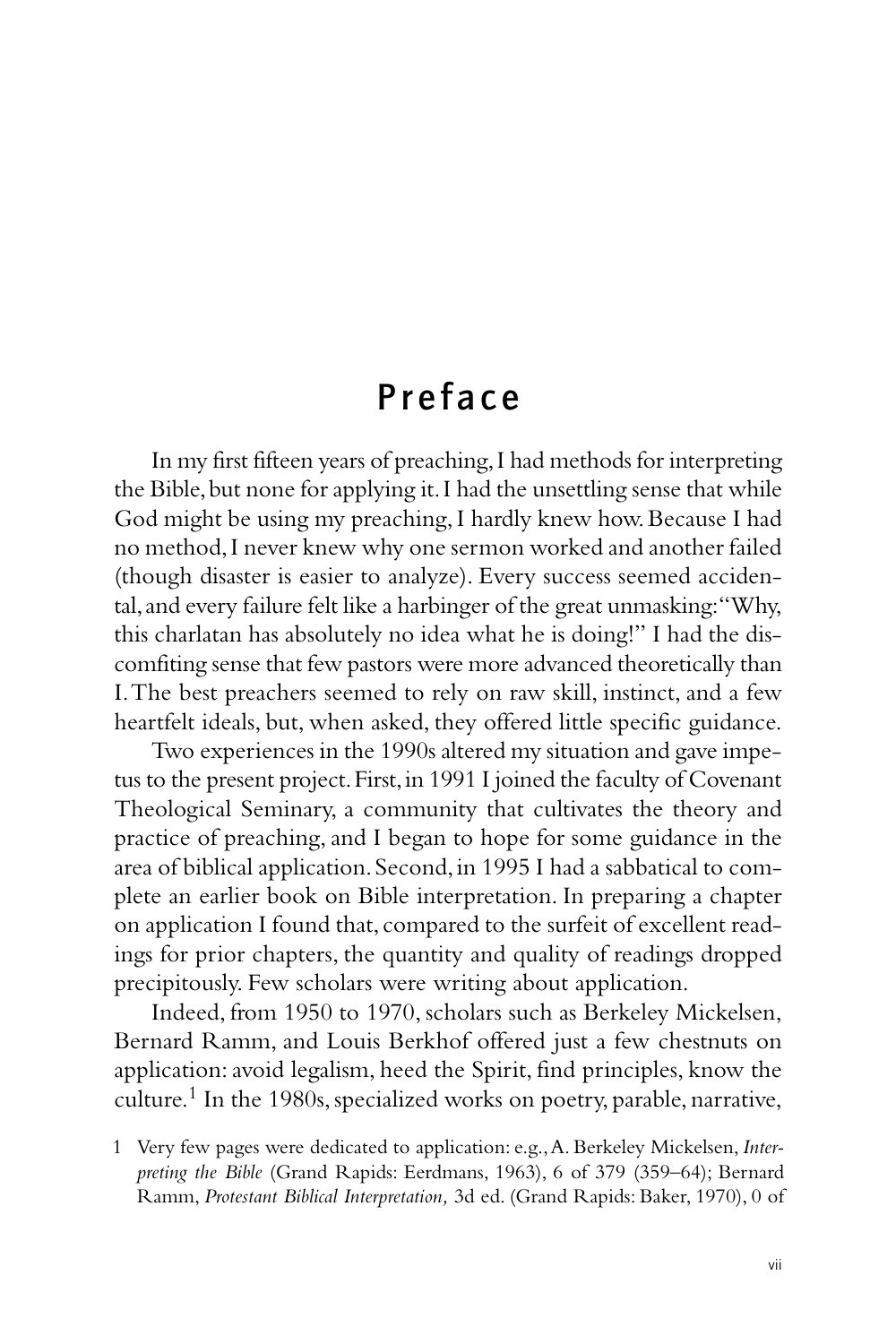dialogue, and wisdom literature still passed over application.2 Recent introductions to interpretation commonly add one chapter on application to their deliberations. $3$ While popular volumes take more interest in application and serious scholars have begun to consider it, publications on the subject remain rare. 4

Why this neglect? In an era of specialization, application falls through a crack separating exegesis, ethics, and homiletics. Homileticians stress communication, exegetes discover original meanings, and ethicists typically work with principles (love, justice, wisdom) and dilemmas (Can we "approve aborting the ninth, possibly retarded, child of a woman whose husband has just deserted her?").<sup>5</sup> Scholars pause before publishing outside their field, leaving the integration of exegesis, application, and ethics to others.<sup>6</sup> Critical exegetes hesitate to

290;Louis Berkhof*,Principles of Biblical Interpretation* (Grand Rapids:Baker,1950), 0 of 166.

- 2 E.g.,Gordon Fee,*New Testament Exegesis* (Philadelphia:Westminster,1983),3 pages of 136; Terence Keegan, *Interpreting the Bible: A Popular Introduction to Biblical Hermeneutics* (New York: Paulist, 1985), 0 of 172; Peter Cotterell and Max Turner, *Linguistics and Biblical Interpretation* (Downers Grove, Ill.: InterVarsity, 1989), 0 of 332.William Larkin describes the situation in *Culture and Biblical Hermeneutics* (Grand Rapids: Baker, 1988), 104–13.
- 3 Sidney Greidanus, *The Modern Preacher and the Ancient Text* (Grand Rapids: Eerdmans, 1988), 40 pages of 340; Grant Osborne, *The Hermeneutical Spiral* (Downers Grove, Ill.: InterVarsity, 1991), 25 of 435; William Klein, Craig Blomberg, and Robert Hubbard*, Introduction to Biblical Interpretation* (Waco:Word, 1993), 26 of 400; Dan McCartney and Charles Clayton, *Let the Reader Understand:A Guide to Interpreting and Applying the Bible* (Wheaton, Ill.: Bridgepoint, 1994), 30 of 290; James Voelz, *What Does This Mean? Principles of Biblical Interpretation in the Post-Modern World* (St. Louis: Concordia, 1995), 30 of 365; Robertson McQuilkin, *Understanding and Applying the Bible* (Chicago: Moody, 1992), 40 of 334.
- 4 The journals *Interpretation* and *Expository Times* run articles on the topic fairly often. See the latter's series "New Occasions Teach New Duties?" in 1994–95. Popular works include Jack Kuhatschek*,Taking the Guesswork out of Applying the Bible*  (Downers Grove, Ill.: InterVarsity, 1990); Jay Adams, *Truth Applied:Application in Preaching* (Grand Rapids:Ministry Resources Library, 1990);Dave Veerman,*How to Apply the Bible* (Wheaton, Ill.:Tyndale, 1993).
- 5 Gilbert Meilaender, *The Theory and Practice of Virtue* (Notre Dame, Ind.: Notre Dame University Press, 1984), 4–5.
- 6 Theological ethics is an exception, but it has hardly influenced evangelical hermeneutics.Leading writers are ethicists more than exegetes,so the gap between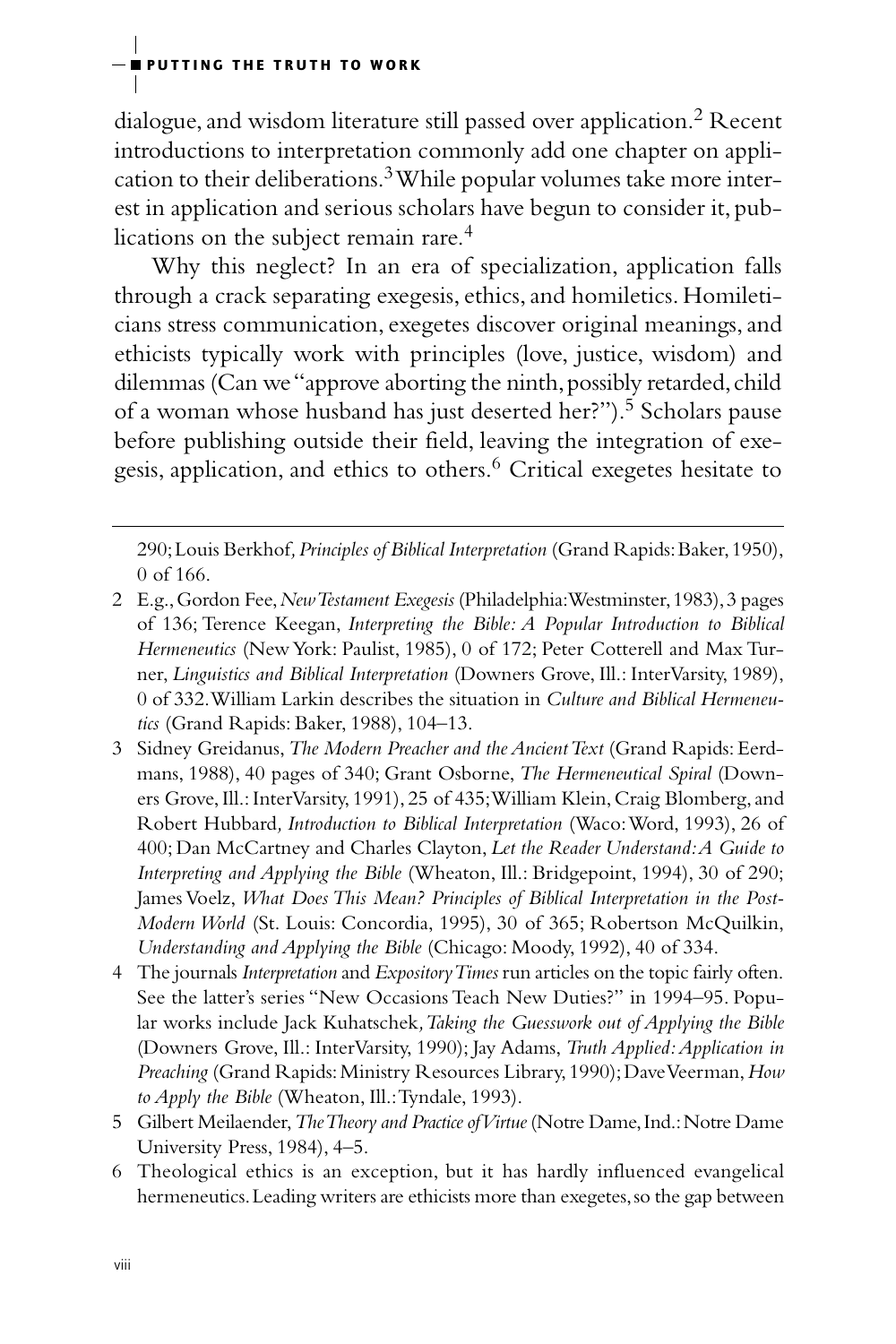$\begin{array}{c|c} & | & \\ \hline \textbf{Preface} & \blacksquare & \textbf{---} \end{array}$ 

apply texts whose historicity or veracity they doubt. Perhaps unwittingly,evangelical scholars mimic the critics'model of detached scholarship, possibly hoping an air of objectivity will win them acceptance.

With trepidation, I attempt to fill the gap and to tread the seam between academic and pastoral theology.Because I teach New Testament and hermeneutics and preach or teach in the churches very frequently, I hope to speak to both church and academy. Pastors will be interested to know that I pastored full-time for six years, served as an interim five times, and have been auxiliary staff in my home church for eight years. Scholars should be aware that my conversation partners are listed in the notes.

I gladly confess the core beliefs behind this monograph. I believe Scripture was written by individuals inspired by God.Divine inspiration implies its historical, theological, and ethical veracity. Human authorship implies that Scripture will repay critical investigation of its grammar, history, literature, rhetoric, and society. Thus, I advocate a circumspect use of critical methodologies, especially if we watch for presuppositions antithetical to faith, such as the antisupernaturalism of the historical-critical method, $\frac{7}{7}$  the historical agnosticism in some literary criticism, and the denial of the human author's capacity to control his text, a denial found in deconstruction and some reader-response criticism.8

Theologically,my evangelical,Reformed,grace-oriented tradition

biblical studies and Christian ethics persists. Further, critics such as Bruce Birch, James Gustafson, Richard Hays, Eduard Lohse,Thomas Ogletree, Paul Ramsey, Larry Rasmussen, and Wolfgang Schrage dominate the field, so that influence on evangelicals is slight. John Frame and David Jones represent evangelicals in the discipline.

<sup>7</sup> V. Philips Long, *The Art of Biblical Narrative* (Grand Rapids: Zondervan, 1994), 110ff., 123–25, 134.

<sup>8</sup> Conservative reader-response criticism explores the responses the author intended to elicit. Radical forms approximate deconstruction by stressing that texts are enigmatic, underdetermined,and "recalcitrant," so that readers, controlled far more by their community of interpreters than by the author, bring the text to completion. See Robert Fowler*, Let the Reader Understand* (Minneapolis:Augsburg Fortress,1991);Wolfgang Iser,*The Act of Reading:A Theory of Aesthetic Response*  (Baltimore: Johns Hopkins University Press, 1978); Stephen Moore, Literary Crit*icism and the Gospels:The Theoretical Challenge* (New Haven Yale University Press, 1989),69–130;Anthony Thistelton,*New Horizons in Hermeneutics* (Grand Rapids: Zondervan, 1992), 515–55.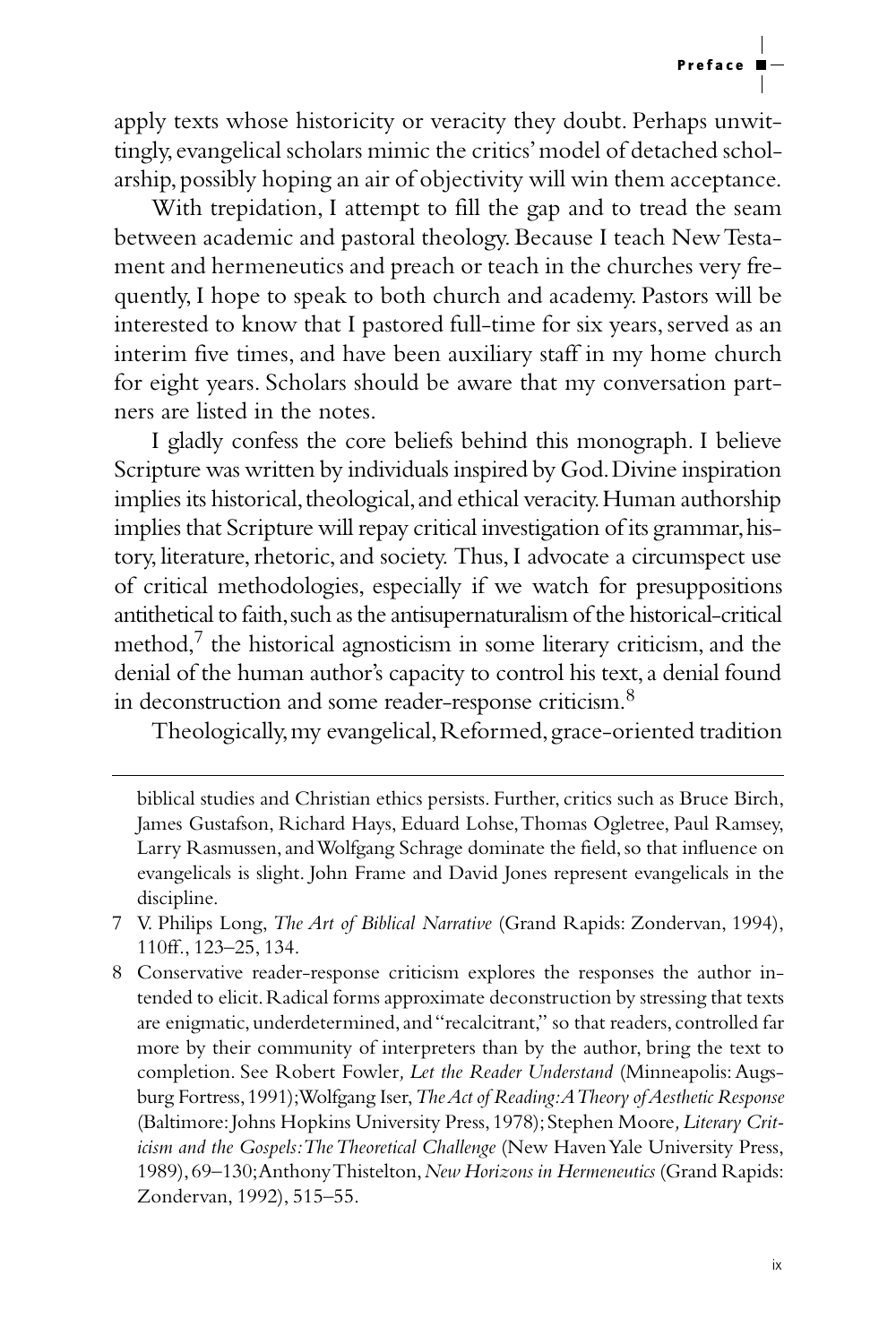guides me. Linguistically, I believe authors can achieve their goals.<sup>9</sup> Therefore, I speak of authorial intent, knowing that critics of authorial intent still expect their readers to seek *their* intended meaning.<sup>10</sup>Thus, we rightly explore the significance authors ascribe to their work.<sup>11</sup>Valid applications for contemporary audiences will correspond to the applications the authors intended for their original audience. 12

It is a burden to know that full-length treatments of application are rare. With few predecessors,I hope that friends and critics will stand on my pygmy shoulders, correct my shortcomings, and stride on.To shorten this book, I bypassed both the basic principles for interpretation (treated in the companion volume, *Getting the Message*) and the effects of literary genre on application.

For whatever is good in this volume, I thank teachers past and colleagues present, especially the readers who offered countless beneficial suggestions. I especially thank my colleagues at Covenant, Hans Bayer, David Calhoun, Bryan Chapell, Jack Collins, and Michael Williams. The counsel of Wilson Benton, Donald Carson, John Frame, Mark Futato, Dennis Johnson, Doug Madi, Scotty Smith, Kevin Vanhoozer, James Voelz, Bob Yarbrough, and many students proved invaluable. My able research assistant, Bryan Stewart, tracked down many sources. I thank the board of Covenant Seminary who granted a sabbatical for this project.

I bless my children,Abigail, Sarah,and Beth, who "let Daddy study when the door is shut"—and also knew when to disregard the guideline for a talk or a romp.I dedicate this book to my beloved wife Debbie,who as I wrote, mourned when I mourned and rejoiced when I rejoiced.

- 9 Kevin Vanhoozer, *Is There a Meaning in This Text?* (Grand Rapids: Zondervan, 1998);Thistelton,*New Horizons,* 558–62,597–602.Stanley Fish argues the contrary in *Is There a Text in This Class?* (Cambridge,Mass.:Harvard University Press, 1980). See also William K.Wimsatt and Monroe Beardsley, "The Intentional Fallacy," in W. K.Wimsatt, *The Verbal Icon* (NewYork: Noonday, 1954, 1966).
- 10 See D.A.Carson,*The Gagging of God* (Grand Rapids:Zondervan,1996),102–3.

11 Nor do we seek meanings hidden in allegedly extraordinary traits of ancient Greek or Hebrew. See Moisés Silva, *God,Language and Scripture* (Grand Rapids: Zondervan, 1990), 87–107.

12 I give provisional assent to E. D. Hirsch's distinction between meaning and significance (*Validity in Interpretation* [New Haven:Yale University Press, 1967]), but will modify it in the discussion of Krister Stendahl, John Frame and fuzzy boundaries in chap. 1, pp. 22–27.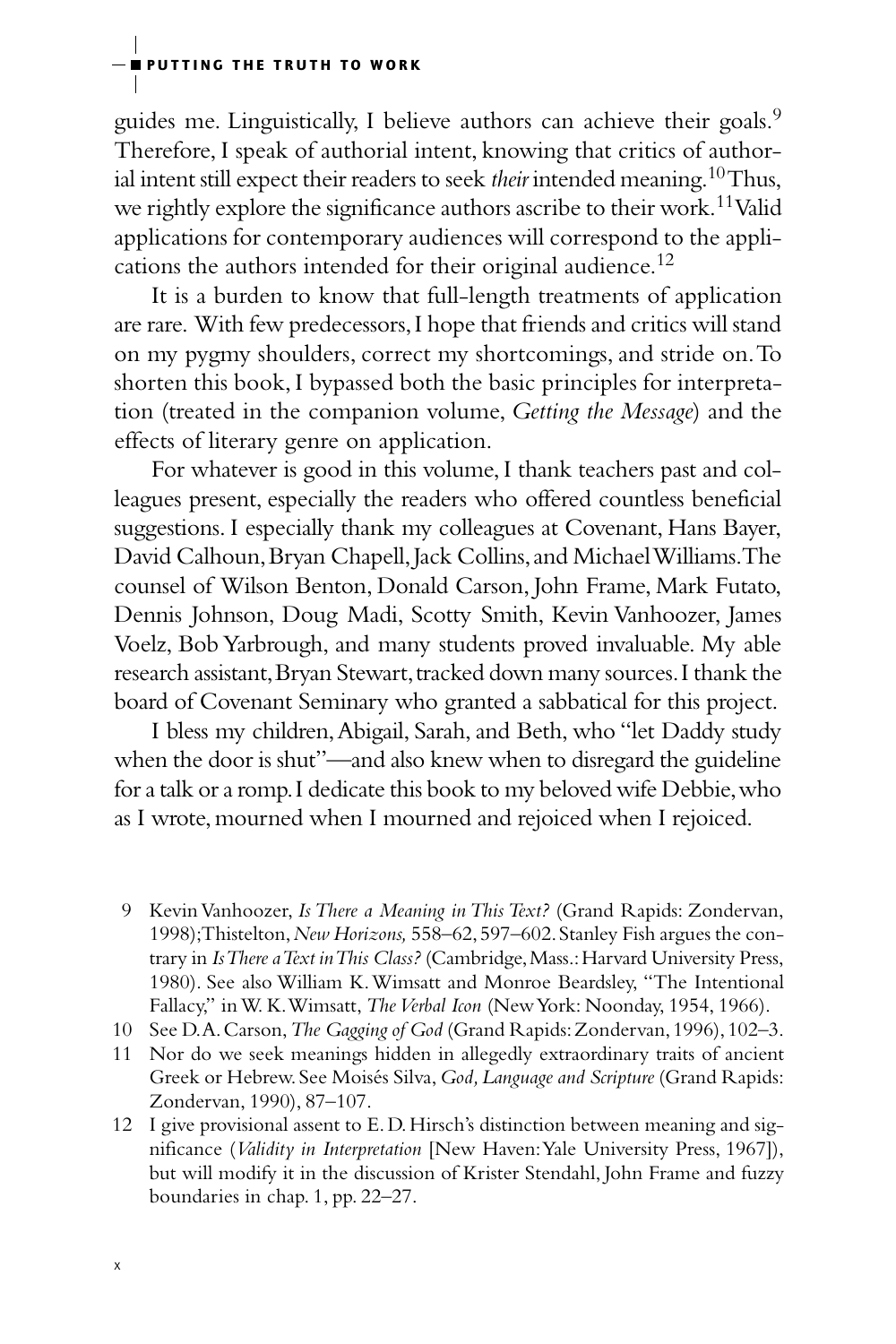# Introduction

#### **IS THE BIBLE RELEVANT?**

Sometimes the seeming mismatch between the hard questions of life and the teachings of Scripture leaves us disappointed. On the one hand, we have clear rules no one seems to need. For example, if we own a bull in the habit of goring, Exodus 21 urges us to find recipes for steak. Or if, as we sit down to a dinner, our host says, "Incidentally, I offered the meat in the main dish to Zeus earlier today," 1 Corinthians 10 guides us toward the vegetables. But how many of us own cattle or live near a temple of Zeus? On the other hand, rarely does a simple Bible verse answer our pressing ethical questions. For example, no Bible verse tells us what we owe telephone solicitors.

We debate the proper treatment of telephone solicitors at my house. View 1 says they are rude, since they deliberately call at mealtime, and deceitful, for they often conceal their intent.Therefore we owe them nothing. So, if someone calls and, butchering our name, says,"Hello! Is this the Dobraini residence?" we can say,"No, it is not the Dobraini residence. Good-bye." Or if the caller says,"Hello, Mr. Dorundi, I am calling on behalf of Weed Blaster Fertile World lawn care.We have noticed lots of weeds in your yard recently and wonder if we can help you with that," I can say,"It may look like weeds to you, but actually we are fostering biodiversity." View 2 says that solicitors are simply trying to make a living.They may hate it as much as we do. Besides, God made telephone solicitors in his image too. So treat them accordingly.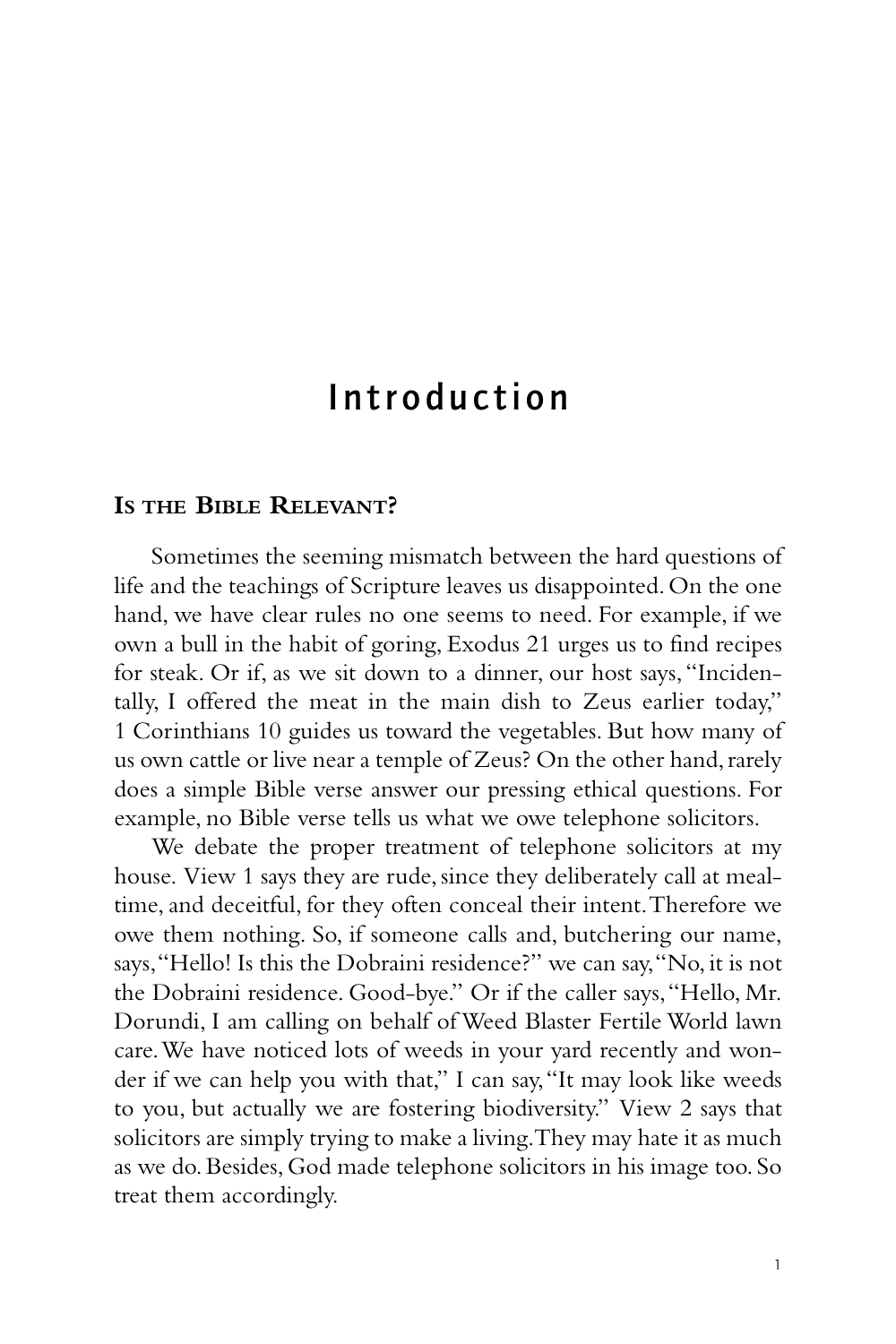In a very different vein, does the Bible shed light on contemporary debates about masculinity? Should a man be tough, or should he know how to cry? Does God favor stoicism or expressiveness? And how can younger, expressive men make sense of their stoical fathers? My father belongs to a stoical generation that grew up in the Depression and served in World War II. My father loves me, but I do not remember hearing those words. He is proud of me, but his generation feared spoiling children with praise, so my brothers and I rarely heard any from him when we were growing up. Men who grew up in homes like ours often have an odd blend of self-sufficiency and disdain for flattery on one hand, and a desperate hope that someone loves and accepts them, warts and all, on the other. I tell my children I love them and am proud of them so often that I wonder if I say it too much; perhaps I should dole out the praise at peak moments, like people who for maximum effect wear their best jewelry just twice a year.Which is better, the tough stoicism that girds men to endure poverty and war, or the sensitive expressiveness that gives families two nurturers?

Can we expect the Bible to supply answers to questions about telephones, emotions, and such? Custom teaches us to say no. Men discuss such things, but pastors rarely assess them. To a certain extent, that is right.The Bible is not an answer book where we look up answers to life's riddles.The teaching ministry of the church should focus on God's salvation and kingdom, not our emotions.

Still, pastors can do better at offering practical counsel. In some churches, text after text elicits the same few applications: be holy, be faithful, be committed. Week after week, believers hear that they must serve more, witness more, study the Bible more, support the church more. Worse, some preachers are repetitive *and* shallow, addressing the same few subjects in the same few terms. Even if they avoid the ultimate crime of propagating falsehood, they commit the penultimate crime of making Christianity seem boring and irrelevant.

Both scholars and pastors contribute to the problem. Scholars confess that they give little serious thought to the relevance of Scripture. One remarked that skill in application is more caught than taught, then added,"But sound application often seems hard to find, let alone catch."<sup>1</sup> Another admits that scholars have neglected the field:

<sup>1</sup> William Klein, Craig Blomberg, and Robert Hubbard, *Introduction to Biblical Interpretation* (Waco:Word, 1993), 403.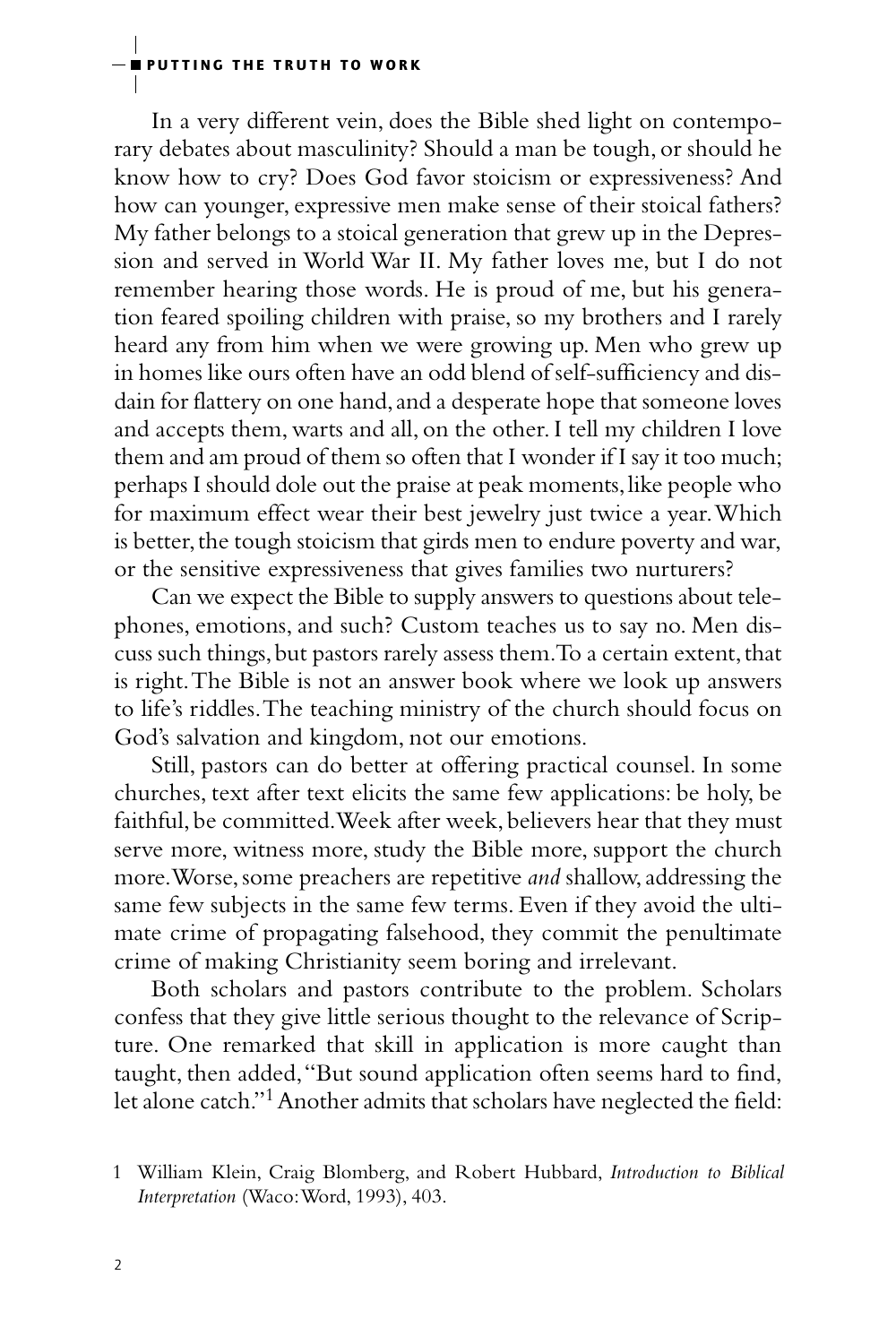│<br>— Introduction

"Discussions on biblical hermeneutics have given us a fair amount of guidance on how to elucidate what the text said—its original meaning and significance for its original readers." But they have done little to move "from what the text said to what it says" today. 2

Pastors bear responsibility too. Some, deceived by the apparent simplicity of application, give it less than their best effort. Gifted pastors, knowing Scripture and human nature, readily develop points from certain passages. But without a method, intelligence and instincts will not carry the difficult texts.Daily crises squeeze out study time and supplant the ministry of the word.Sometimes—for both pastors and professors busyness masks intellectual laziness; sustained reflection on complex matters is harder work than attending meetings. Exegetical skills erode, but who notices, short-term, if we abbreviate the toil of interpretation?

When sermon preparation does begin, some decide in advance what the church needs to hear, then scan for a text suiting their purpose. Eager to develop *their* message, they pay scant attention to the text.If,on Friday,they find that the text doesn't "work," then so much the worse for the text. If the pastors' ideas remain broadly biblical, if they know their congregations, damage is reduced. Intuition allows even negligent teachers to deliver some valid messages.But what happens when intuition runs dry? Habitual negligence is toxic.Trendy and comfortable themes surface regularly, covered with a veneer of proof-texts.Sermons become repetitive,anthropocentric chats, catering to fallen cravings, ignoring the whole counsel of God.

The church deserves better. But to build afresh, we need better methods, resting on the right starting points or presuppositions.The bulk of this book will describe methods, but first we need to describe the three-faceted foundation upon which our grasp of the Bible's relevance rests.The three, assumed rather than explained in most of this monograph, are exegesis, covenant, and grace.

#### **THE FOUNDATION FOR THE RELEVANCE OF SCRIPTURE**

#### **Exegesis**

Skillful application rests upon skillful interpretation. We cannot expect to discover the contemporary meaning of the Bible unless we

2 I. H. Marshall,"The Use of the New Testament in Christian Ethics," *Expository Times,* 105:5 (Feb. 1994): 136.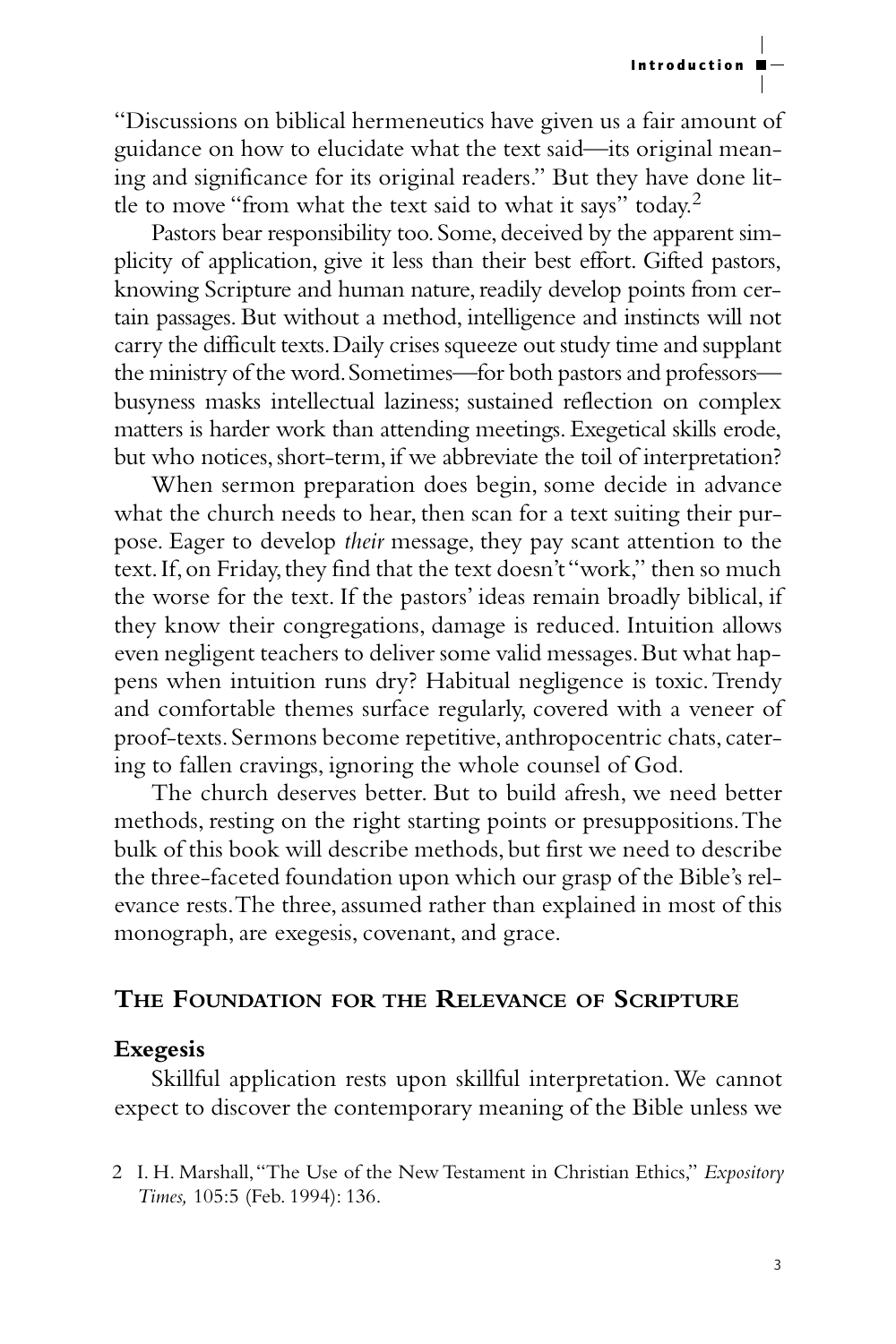know its original meaning. Still, this book does not teach exegetical skills; it presupposes them. It does not perform exegesis or display the full process; it harvests the results. My decision to assume that readers possess exegetical arts and will use them to supplement my explanations does not mean I devalue those arts. By those arts, we move from the original meaning to the contemporary relevance of Scripture. If our quest for the relevance of Scripture leads us to leap to subjective questions—"What does this text say to me?"—we are sure to moralize, sure to find passages saying trendy or self-serving things. If time permitted, we would review all the steps in exegesis to ensure depth and variety in application. Instead, first, I pledge that I have exegeted the passages I cite, often in far more detail than appears on the page. Second, I urge readers who wish to refresh their knowledge of interpretation to turn to my companion volume on interpretation, *Getting the Message.* 

Among the facets of exegesis, mastery of contexts is most foundational."Context" has several meanings. Just now, we need to consider the redemptive-historical context of biblical events and writings. The redemptive-historical context locates word or event within the history of Israel,within the unfolding plan of revelation and salvation. When analyzing an event or a word from God's spokesmen, we should always ask how the original audience most likely understood it.This entails knowledge of their culture, their language, and their spiritual position. By "spiritual position" I mean, "Where did they stand in covenant history?"

#### **Covenant**

To know where people stand in covenant history, we must ascertain the history and texture of the era.What had God said or done recently? How had the people responded? How much revelation did the people have? Did they understand it? Appropriate it? Were they faithful or unfaithful, prosperous or oppressed? What alternative systems of faith and conduct tempted the people? Did they agree with their leaders or oppose them?

There are several ways to use the concept of covenant to classify people.The simplest (not to say least useful) is: (1) prefall; (2) fallen, unredeemed; (3) fallen, redeemed; (4) glorified. Or we can ask if a person lived or an event occurred under the covenant with Adam, Noah,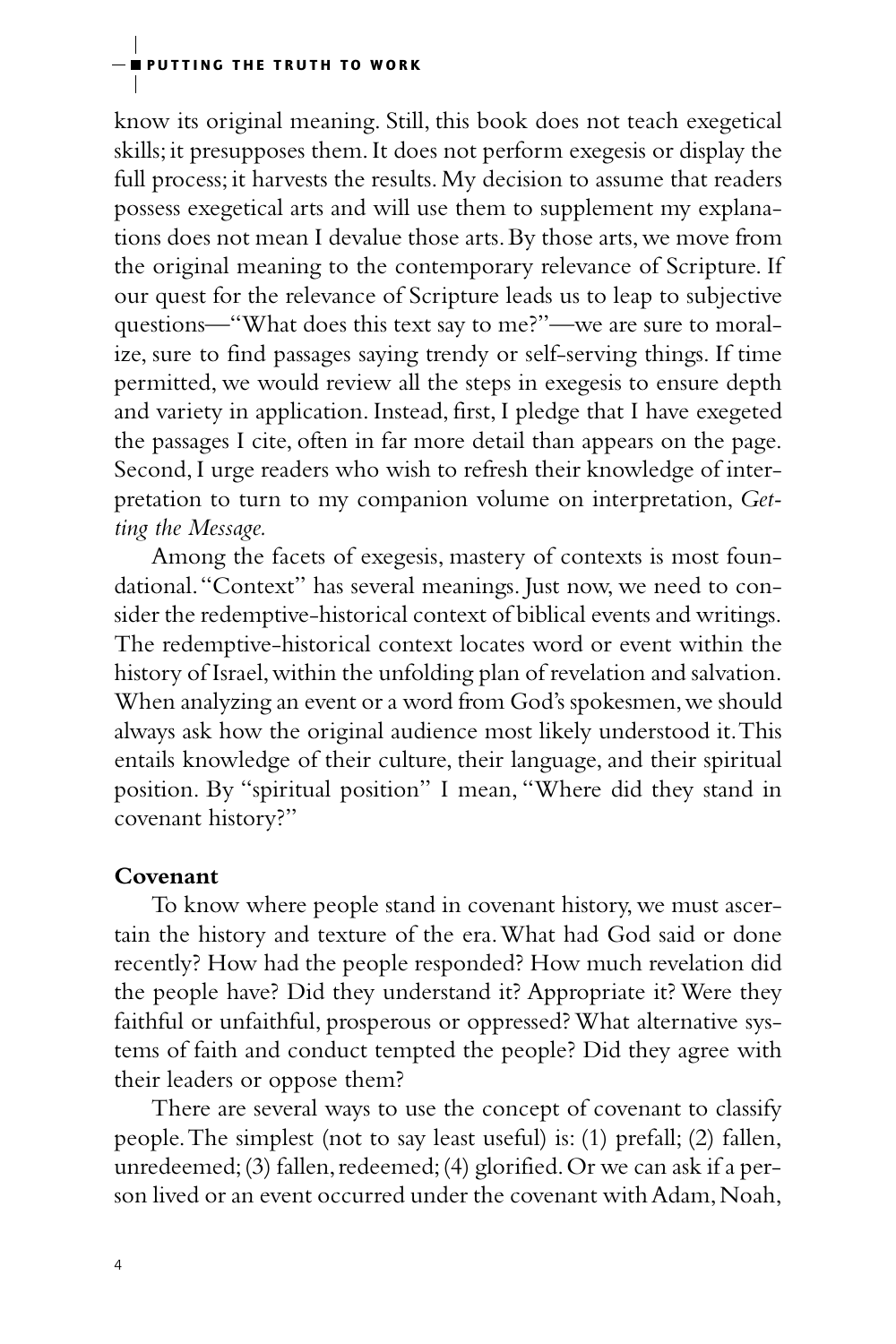│<br>— Introduction

Abraham, Moses, David, or Christ. Of course, we can seek far more detail. For example, Elijah fits in the Davidic covenant, divided kingdom, northern kingdom, in the early (nonwriting) prophetic movement when Israel had, under Ahab, recently transitioned from false worship ostensibly dedicated to the true God and toward the worship of foreign deities. Pastors should know these things as eleven-year-olds know multiplication tables.

Valuable as it is to use the concept of covenant for historical location, its use for theological location is greater. Do the people in view stand inside or outside God's covenant of grace? If they are outside the covenant, the prime application is,"Repent and believe." If they are within, application begins with a reminder, "God loves you and called you into a relationship with him. His grace empowers you to follow him and motivates you to serve him."

People who are inside the covenant are reminded of the motives for obedience.At Sinai, before declaring the law, God says,

You yourselves have seen what I did to Egypt, and how I carried you on eagles' wings and brought you to myself. Now if you obey me fully and keep my covenant, then out of all nations you will be my treasured possession . . . a kingdom of priests and a holy nation. . . . I am the LORD your God, who brought you out of Egypt, out of the land of slavery. You shall have no other gods before me. (Ex. 19:4–6; 20:2–3)

The apostles use similar language, declaring, "We love because he [God] first loved us" (1 John 4:19). Again, "The love of Christ constrains us . . . that those who live should no longer live for themselves but for him who died for them and was raised again" (2 Cor. 5:14–15, my translation).Thus God's grace both enables and impels us to live for him.Yet, there are ways to think about motivation that partially corrupt motives such as covenant and grace.

#### **Grace**

If we were to ask an ordinary group of Christians why they obey God, some answers might be: "Because he is God and we owe him obedience." "Because I love him." "Because sin leads to trouble." "Because I fear God's anger.""Because I want God to bless me." Each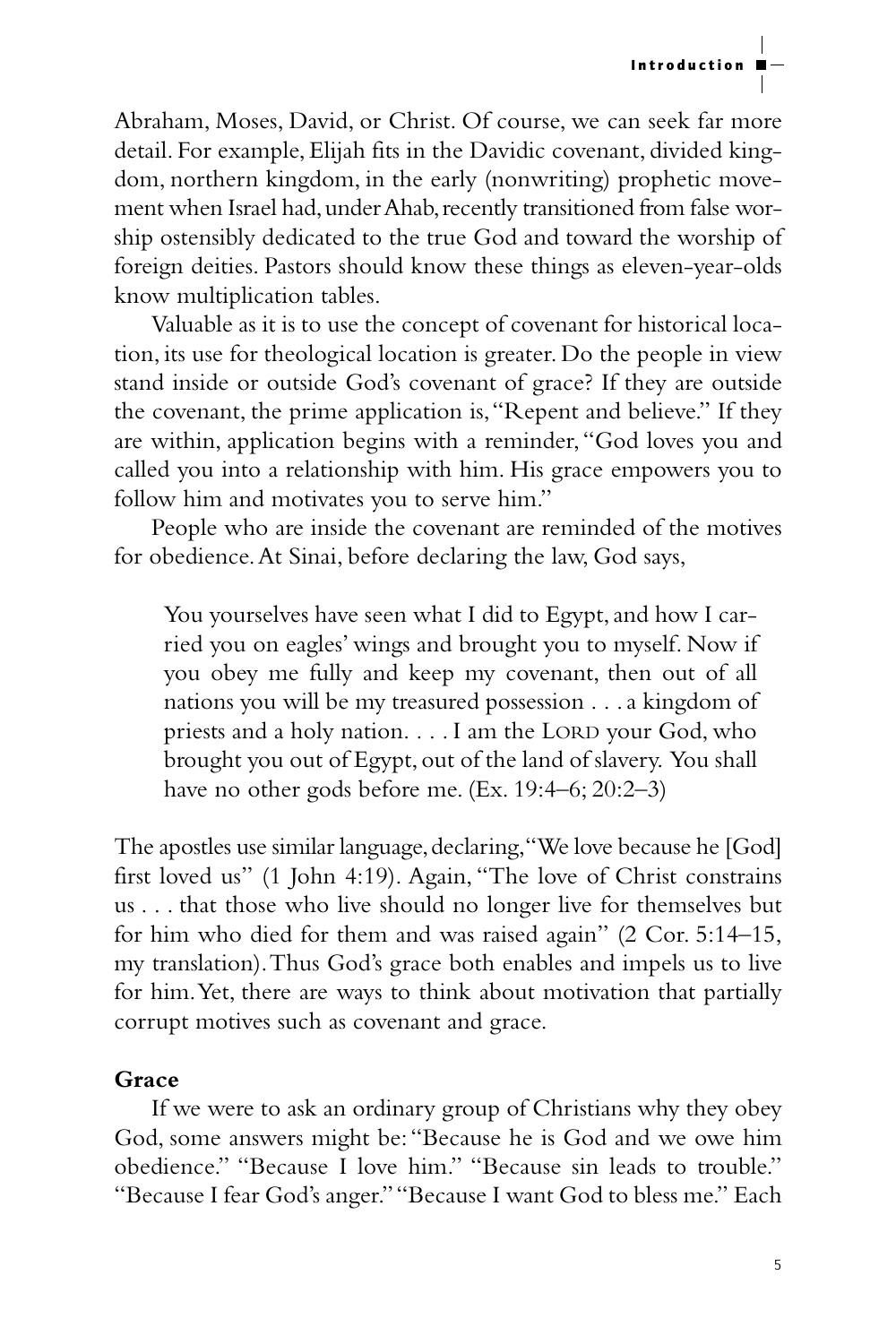of these has the potential to turn in a noble or an ignoble direction. To see this clearly,we may label the motives for obedience as the ways of wisdom, trust, gratitude, merit, fear, and love.

*The way of wisdom* affirms that it is reasonable to obey God's law because he created all things and knows how they work.We expect God's commands to be effective, to bring us good.

*The way of trust* believes God loves us and would never mislead us. We behave as God directs, even when it may not make sense, because we trust him to make it work.

*The way of gratitude* judges that it is fitting to obey God without reserve because God first gave himself to us without reserve when he redeemed us. Because he has done so much for us, we should do much for him, from gratitude and from a sense of obligation to him.

Each of these motives is essentially valid, though each can have a selfish twist. In the first two, we may obey primarily for the benefits we expect to accrue;we may obey more for the gifts than for the giver. In the third, we may obey merely to discharge a duty.All three may share too much with the *way of merit,* where people obey God to compel his favor or avert his anger.

Some believe the *way of fear* is as flawed as the way of merit. As they see it, fear leads people to obey God solely to avert punishment. But in the Bible, fear is more than that.Those who doubt the value of fear rightly say that God often commands us to "fear not." They may also quote John's dictum,"There is no fear in love. But perfect love drives out fear, because fear has to do with punishment" (1 John 4:18). But other Scriptures commend the fear of God. Proverbs says the fear of the Lord is the beginning of knowledge (Prov. 1:7) and of wisdom (9:10).The Psalms often bless those who fear the Lord (e.g. Pss. 25:12–14; 33:18; 34:7–9; 112:1). In the New Testament, Jesus, Paul, the author of Hebrews, Peter, and John all command their hearers to fear God (Matt. 10:28; Luke 12:5; Rom. 11:20–21; Eph. 5:21; Heb. 4:1; 12:28; 1 Peter 2:17; Rev. 14:7). Amazingly, Hebrews 5:7 says Jesus' prayers were heard because of his "reverent fear."3

Classically, theologians resolve this riddle—Should we fear God

<sup>3</sup> Curiously, the NIV translates all three texts in Hebrews without using the term "fear," although the Greek is clear enough, using *phobeomai* in 4:1, and *eulabeia*  (reverent fear or awe) in 5:7 and 12:28.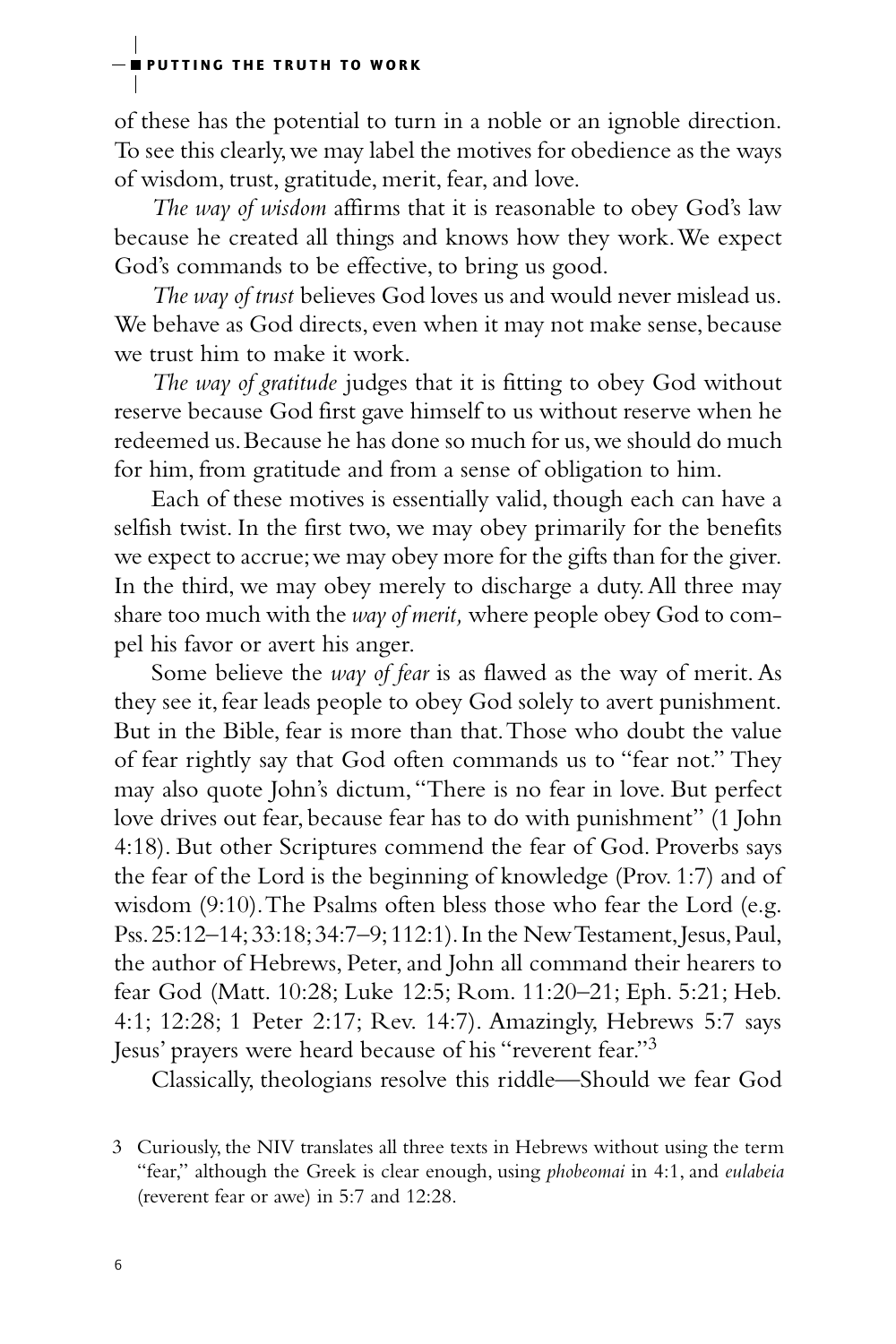│<br>— Introduction

or not?—by distinguishing servile fear from filial fear.The epitome of servile fear is a servant or slave who cowers before an angry master. Servile fear should be alien to genuine believers, since Jesus has freed us from all punishment.4 Filial fear, however, is fear mixed with affection. Filial fear makes respectful children think twice before dishonoring their parents and makes students work harder for esteemed professors. Filial fear produces reverent obedience to God.5

The discussion of fear should also clarify the role of wisdom, trust, and gratitude as Christian motives. All four may take a selfish turn and pale next to the way of love. It is noblest to obey God for his sake alone, from love for him.As Bernard of Clairvaux said, we cajole the *unwilling* with promises and rewards, not the willing.Who offers men rewards for doing what they want to do? Do we pay hungry men to eat? So then, if we demand benefits to obey God, perhaps we love the benefits rather than God.<sup>6</sup>Yet, just as fear has a valid role, when covered by love, so wisdom, trust, and gratitude can be honorable motives for obedience if they are chiefly responses to his loving grace.

The way of merit is the one unredeemable motive for obedience. Take the men mentioned above, raised by fathers who never said,"I love you."These men hunger for praise from their fathers.They long to be so good or do such good that their fathers have to say,"I love you; I am proud of you." But perhaps their fathers cannot say those words.Perhaps their fathers are dead.Then no human can satisfy their hunger.Their remedy is in the gospel. It proclaims that their Father in heaven loves them, without conditions.When we alienated ourselves from him, he reconciled us to himself. He adopted us as his children, welcomed us into his family, and now proudly announces, "Here am I and the children God has given me" (Heb. 2:11–13).

To be motivated by grace is to serve God through a love evoked by his prior love. It is to give to God from the bounty he first gave us.

<sup>4</sup> Of course, unbelievers would be better off if they had such a fear, rather than disdain for God. As Isa. 8 and Heb. 6, 10, and 12 show, those who falsely profess faith should fear God's wrath.

<sup>5</sup> This motif is so strong in the Old Testament that fearing God can be virtually synonymous with obeying him (e.g., Deut. 5:29; 6:2; 10:12; Prov. 3:7; Isa. 8:12–15).

<sup>6</sup> Bernard of Clairvaux, *On Loving God* (Kalamazoo, Mich.: Cistercian Brothers, 1973, [1995\),](http:1973,1995),7.17) 7.17.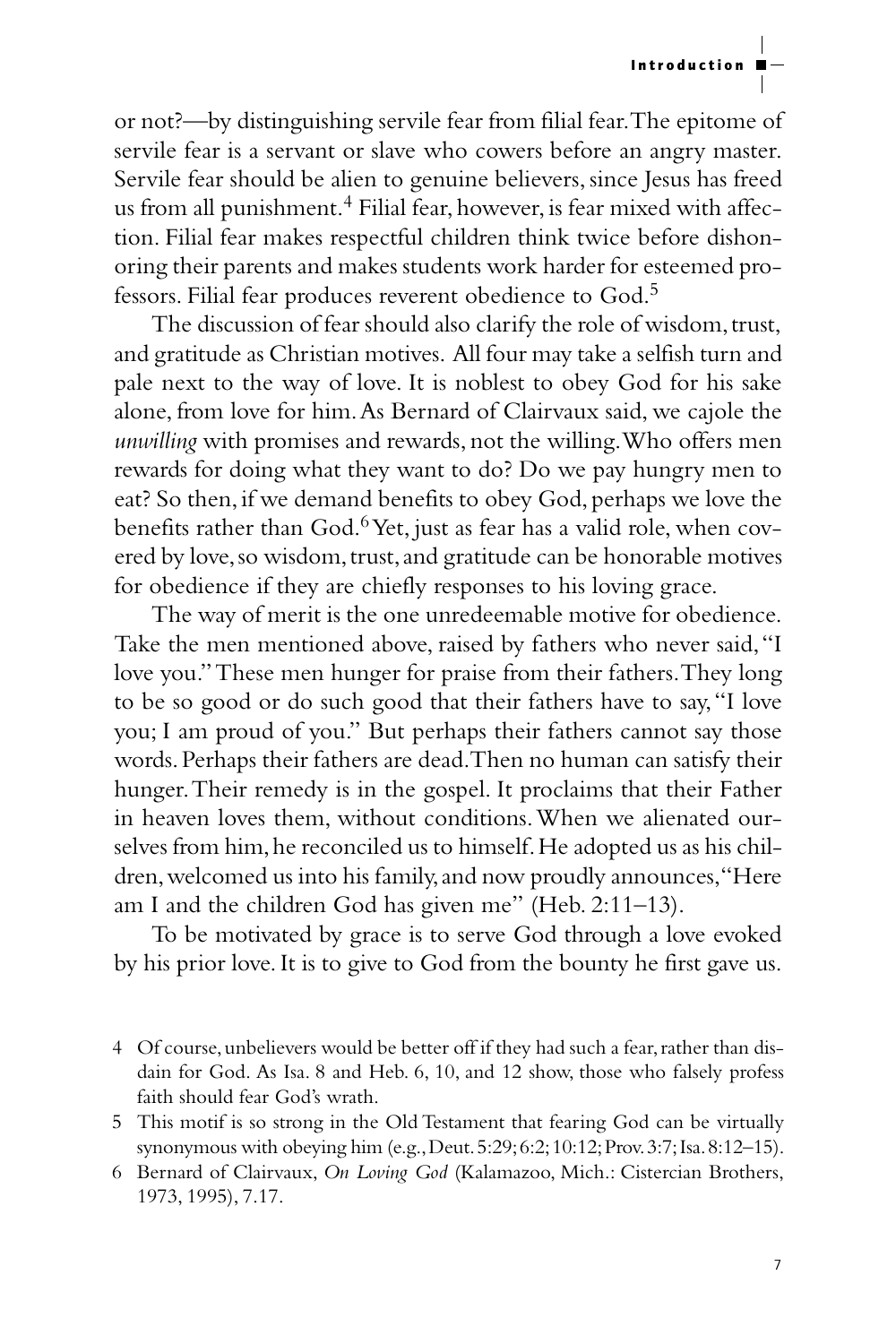His redemption liberated us from the power of sin. His justification cured the guilt and condemnation of sin. His reconciliation removed the estrangement of sin. His adoption solved the loneliness of sin.

I address the grace motivation for obedience here because it is essential to the proper use of all that follows.This is not a devotional book, yet I cannot submit a text on the relevance of Scripture without starting with grace, for grace is as essential to our sanctification as it is to our justification. Our disobedience condemns us, but without gospel motives,our "righteousness" will too.Salvation is by grace from first to last.We never outgrow our need for the gospel.

#### **A PLAN FOR SHOWING THE RELEVANCE OF SCRIPTURE**

The three principal elements in application are the text, the interpreter, and the audience.The interpreter is a mediator, taking the message of the text to the people (fig. 1, arrow 1; see chap. 4), but also taking the questions and real needs of the audience to the text (arrow 2, chaps. 5, 6, 12).The interpreter finds the meaning of the text by drawing on his or her interpretive skill (arrow 3;see Doriani,*Getting the Mes*sage). But the text can operate effectively only when it exercises its authority over the interpreter, who heeds its message, whether it seems pleasant or not (arrow 4, chap. 3).The interpreter brings the message to the audience most effectively when he or she listens to the questions of the audience and distinguishes their real needs from their felt needs (arrow

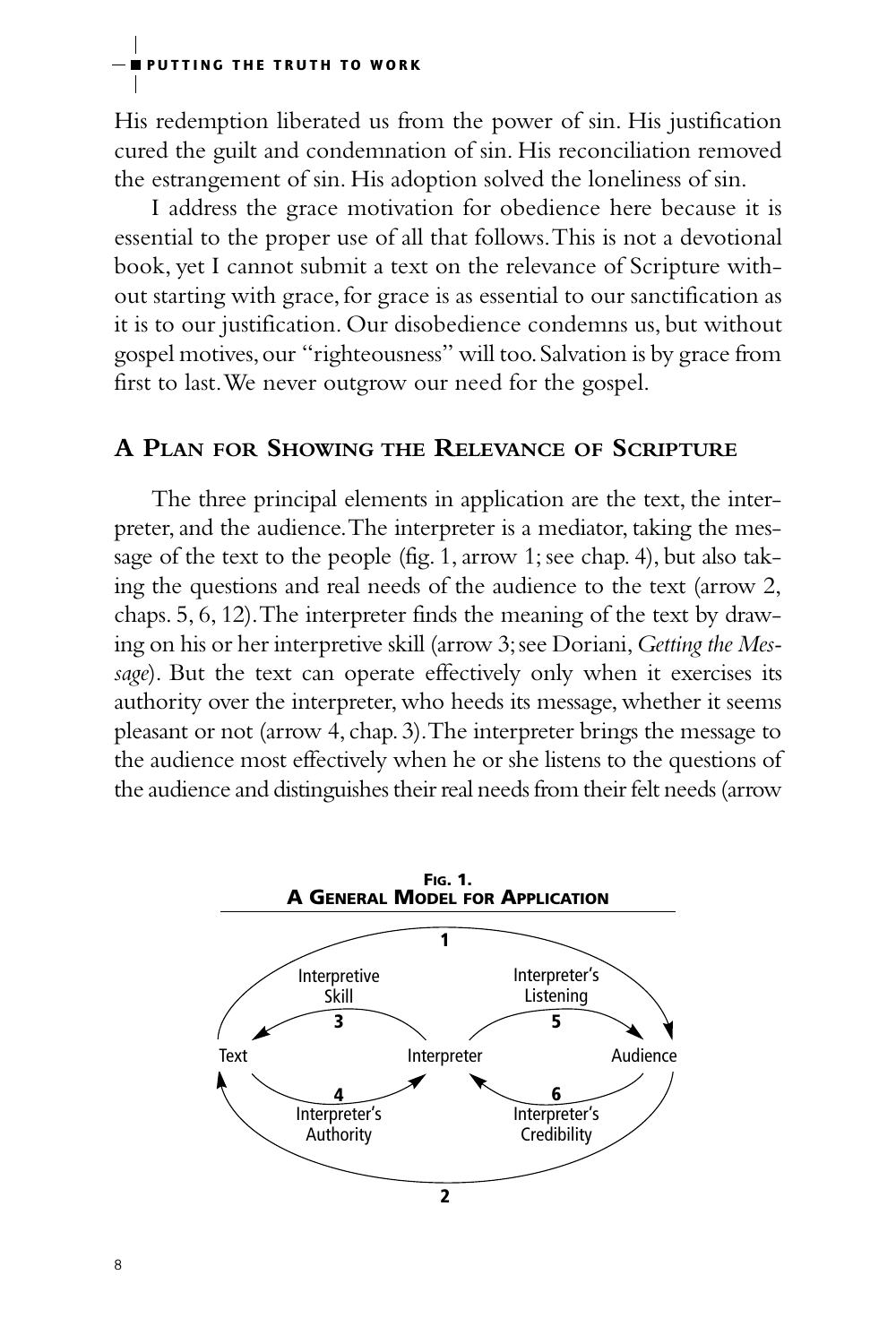│<br>— Introduction

5, chaps.3,12).Finally,the audience profits most from its teachers when their character grants them spiritual credibility (arrow 6, chap. 3).

Chapters 1 and 2 establish certain theoretical foundations for applying Scripture. Chapter 3 explores the character traits and skills that enable interpreters to hear the Bible, understand the needs of audiences, and receive a good hearing. Chapter 4 explains the seven ways biblical texts generate applications:through moral rules, ethical ideals, doctrinal statements, redemptive acts in narratives, exemplary acts in narratives,symbols and songs and prayers.Chapters 5 and 6 show that sound application will answer the four classes of ethical questions people ask:(1) What should I do? (2) What should I be? (3) Where should we go? and (4) How can I discern right from wrong in a society with competing visions of morality?

Chapters 7–11 present methods for applying narratives, doctrinal passages,and ethical passages,and also establish theoretical foundations for the proposed methods.Those who want to pluck the how-to chapters out of this book will turn to chapters 7 (narrative), 9 (doctrine), 10 (ethics),and 12 (presenting Christ).If exegesis,grace,and covenant are the foundations of this monograph, the presentation of Christ is its capstone. In discussing that subject we will harvest highlights from preceding chapters and apply them to contemporary discussions about the best ways of proclaiming Scripture, to lead people to Christ.

To make the most of the how-to chapters, readers simply must know how to interpret the Bible, beginning with context. Interpretation most often goes awry when teachers wrench biblical teachings out of context to serve perceived needs. Of course, sermons ordinarily begin with illustrations that suggest the link between Scripture's world and ours, and rightly so. Pastors must show how Scripture addresses the fallenness and neediness of humankind.But even if a sermon begins by showing the relevance of its text, teachers must first have studied the text, beginning with its context. Indeed, if we master the several facets of context, we will avoid an array of errors and experience a cascade of interpretive virtues.

The term "context" has two distinct senses, which I call the literary and historical context.<sup>7</sup>The literary context, or "co-text," is the

<sup>7</sup> Daniel M. Doriani, *Getting the Message* (Phillipsburg, N.J.: Presbyterian and Reformed, 1996), 29–59.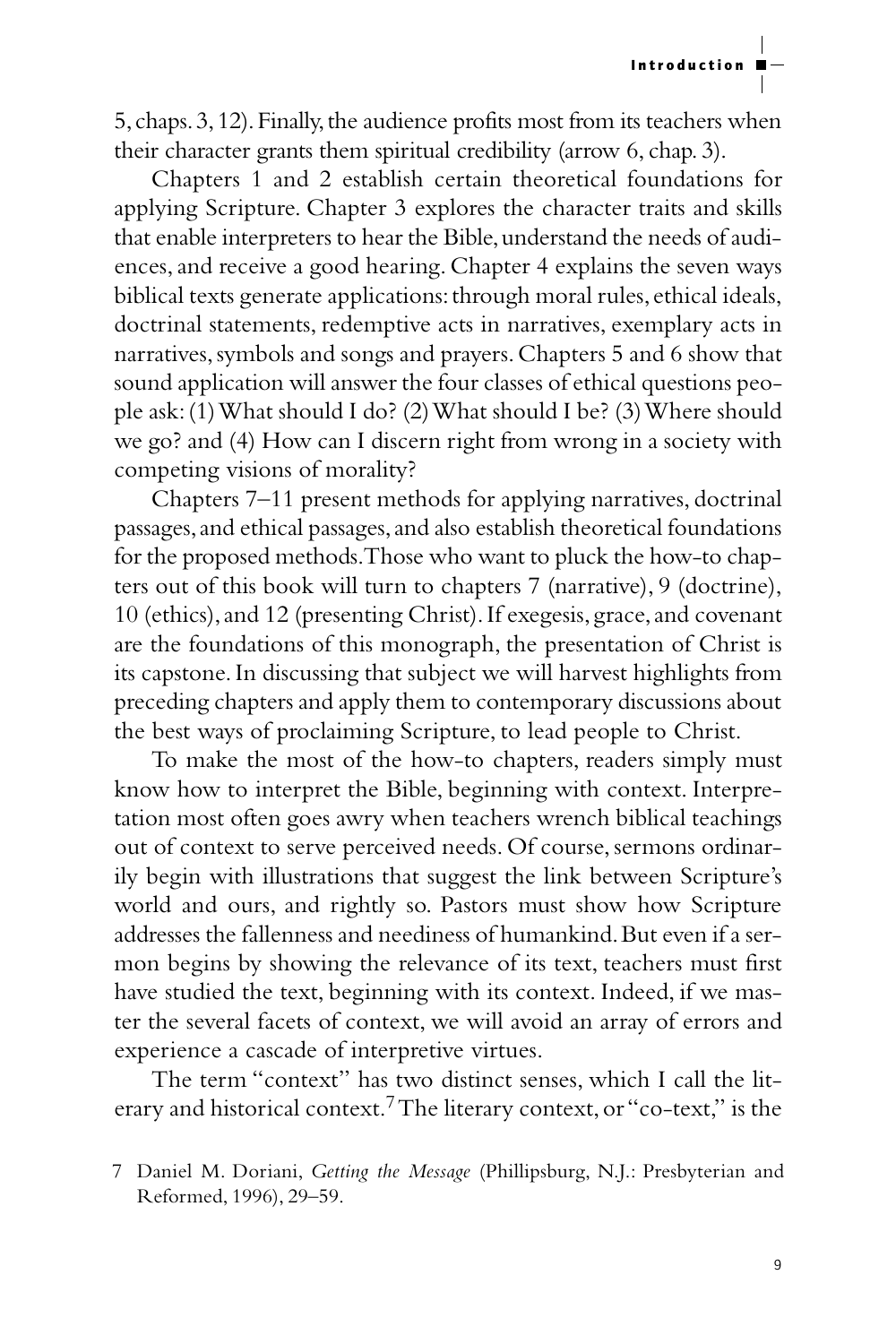set of words, sentences, paragraphs, or chapters that precede and follow a text. Investigation of literary context examines the way a passage fits within the purposes of an entire book, how it plays off prior and ensuing sections, and how it amplifies or modifies the book's motifs. It tells us why a passage is here and nowhere else.

The historical context is the setting of a passage in culture, space, and time.The question "Where are we?" encompasses customs, languages,social structures,family patterns,economy,geography, climate, and architecture.It grounds biblical events and teachings in their time and place, showing how the Bible fits into and alters its world. It reminds us that there is no monolithic "biblical culture," for the land and people of Israel changed through history. For example, the population of Palestine increased greatly between Abraham's first sojourn and Joshua's conquest over five hundred years later.Similarly,Jerusalem was an isolated citadel in David's day,but a city with extensive Greco-Roman influences in Jesus' time.

Cultures are complex. It is mistaken, for example, to think that the scribes, Pharisees, priests, and Herodians constitute a monolithic group of Jewish leaders who were opposed to Jesus.There were rifts between groups and fissures within groups.Likewise,to understand 1 Corinthians, we must know the various parties within the church. Books like Numbers, Jeremiah, Galatians, and Corinthians also invite inquiry into the complex relationships between authors and their readers.

Further, God deals with his people through covenants that built upon one another.After the fall,God's promise to redeem humankind developed through God's call of Abraham and the subsequent growth of the Patriarch's clan in Canaan and Egypt.After numerical growth there, God led his people out of Egypt under Moses and constituted them a nation. God intended that Israel become his holy, treasured people—a light to the world.After Israel proved disloyal during the theocracy, God inaugurated a covenant with David: he and his progeny would rule in perpetuity through David's greater Son. But Israel continued to rebel against God. People worshiped idols, kings ruled unjustly, and priests stood by silently. So God chastised them, letting Israel divide into a northern and a southern kingdom.They weakened and sank into further rebellion.Then God punished the north, dissolving it through an Assyrian invasion, and disciplined the south through its exile in Babylon. Later, God restored Israel in part. Under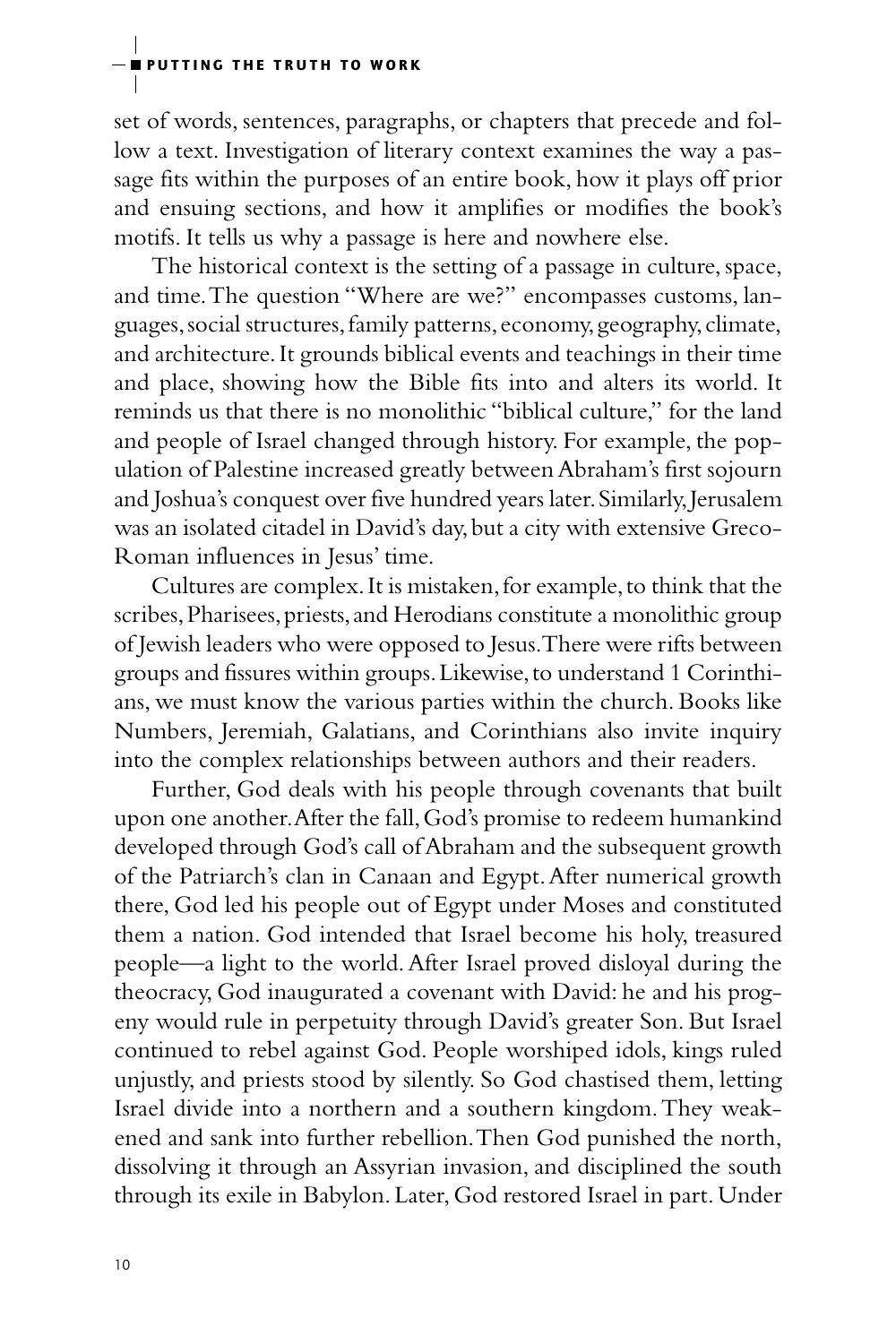

the leadership of Nehemiah and Ezra, the people sampled the blessings of a promised new covenant.

Yet when John and Jesus began their ministries, the nation had barely tasted the restoration promised by the prophets.The Jews lived within the structures of the Mosaic covenant during Jesus' ministry, but when Jesus arrived, the new covenant—and the kingdom of God—began to break into this world.The death and resurrection of Jesus, together with Pentecost, constitute a cluster of events that establish a new covenant, a new phase in the life of faith. After them, every revelatory event and word falls within the particular redemptivehistorical situation that prevails until the return of Christ.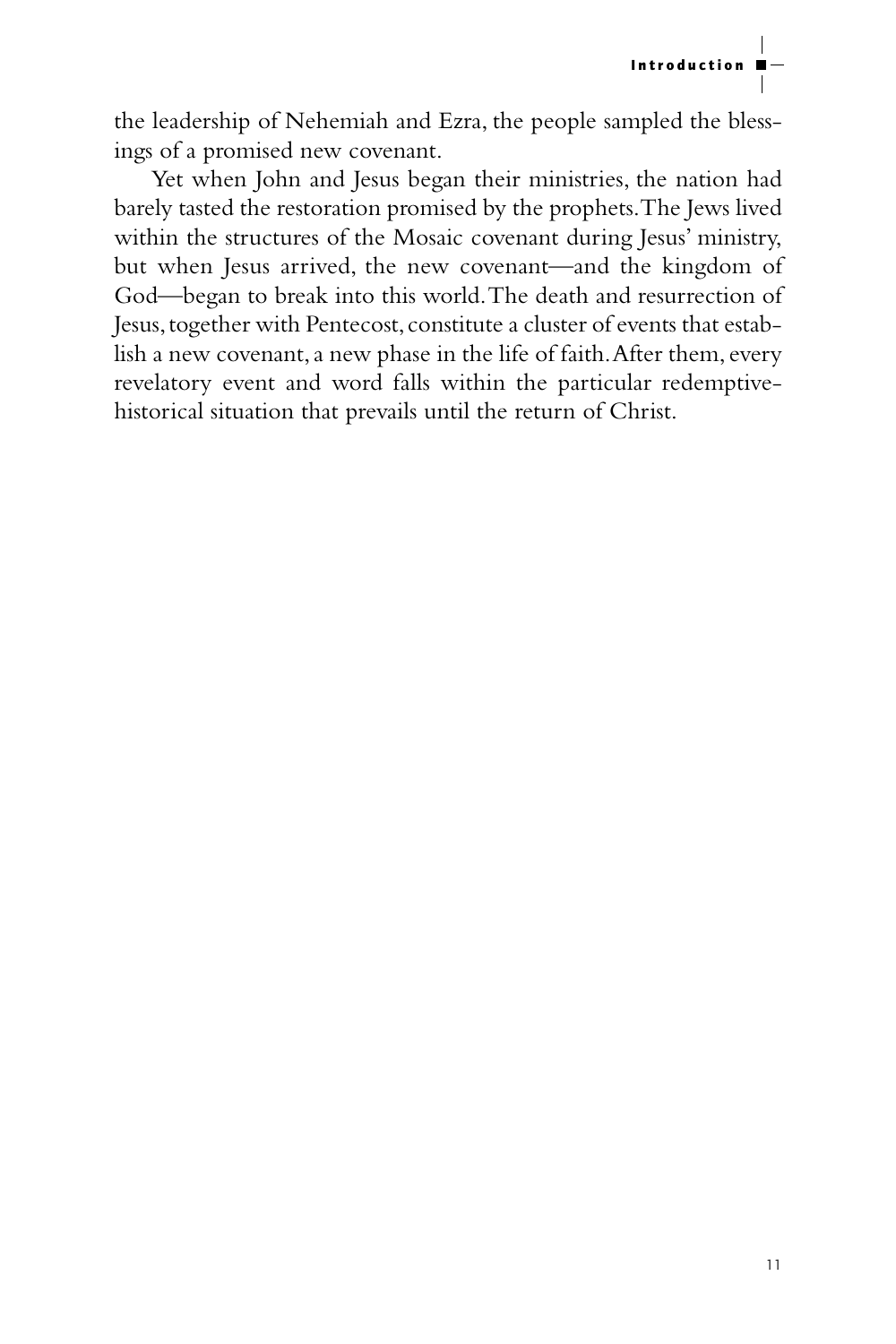1

# The Nature of Application

Long ago, there was a kingdom called Bible-land. It was a fair country, well populated by kind and industrious people, but a river cut a ragged path through its entire length, dividing the country into two provinces.In some places the river was placid,so that the people crossed it freely and gained much from their conversation and trade.But elsewhere it raged with treacherous currents that carried away even the strongest swimmers and stoutest bridges.In some regions the swirling torrents carved canyons too broad, it seemed, for any span.

In these regions, though the separated people of Bible-land still honored each other, they found it difficult to trade, whether in objects or in wisdom.They did not become poor, precisely, but they were poorer, they knew, than their fellow citizens in places where the river was shallow and safe.Without the exchange of goods or ideas, they developed increasingly different ways of farming and manufacture, until as years passed, they could scarcely comprehend each other's ways on occasions when they did meet. Frustrated, some doubted that they should even attempt to cross the river. But wiser people trusted the reports of fine trade in other places,and they resolved to build bridges across even the broadest, ugliest ditches and deepest waters.<sup>1</sup>

This book is for those who want to cross a river representing barriers to the communication of God's word wrought by the passing of

<sup>1</sup> From Gotthold Lessing,"On the Proof of the Spirit and of Power," in *Lessing's Theological Writings,* trans.and ed.Henry Chadwick (Stanford,Calif.:Stanford University Press, 1957), 55.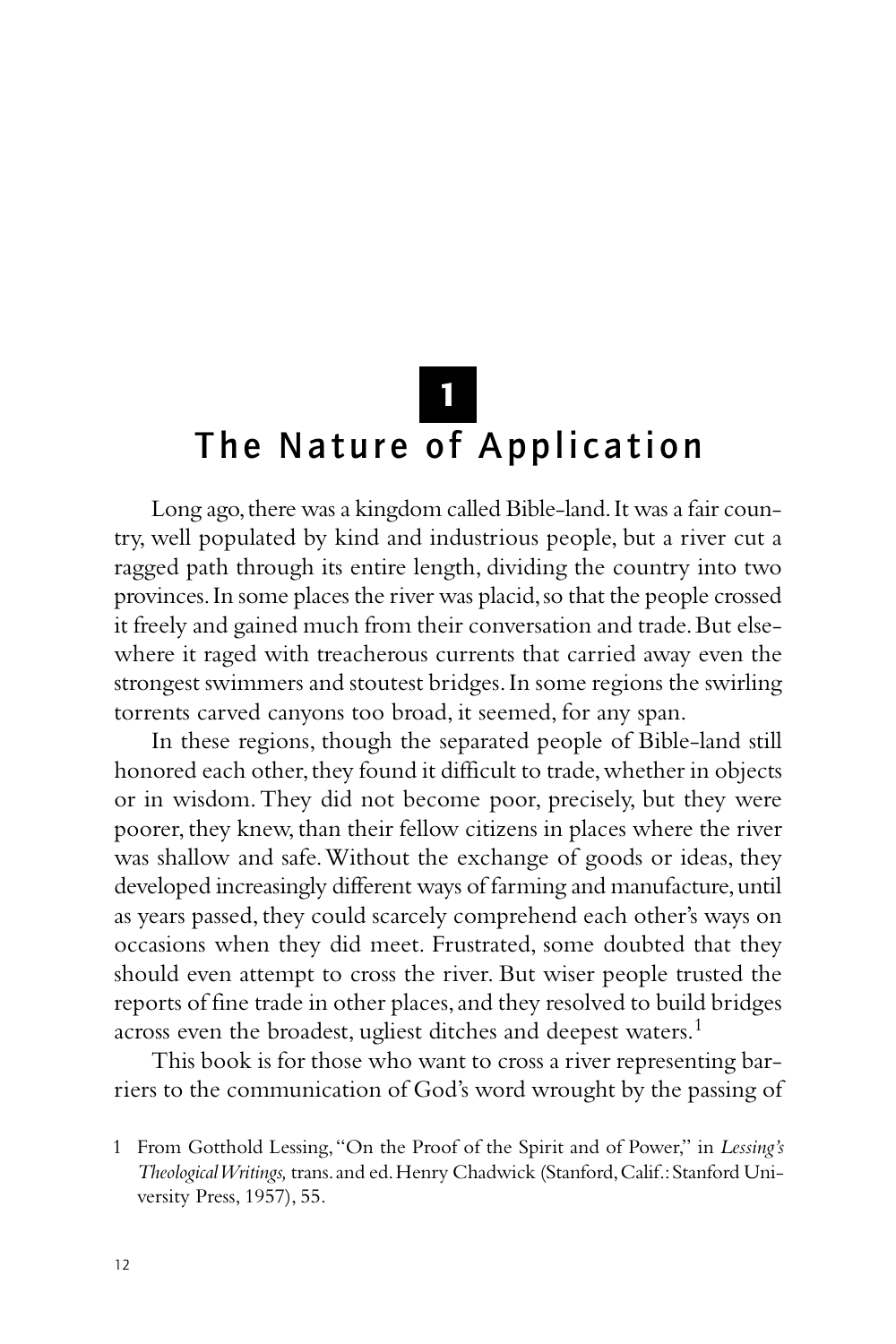time and changes in cultures and language.In the language of the allegory, this book is more for builders than for architects, for communicators more than theorists.There will be theory in this book, but it will focus on texts.<sup>2</sup> But first things first. Let's begin with the Godcentered nature of biblical application.

#### **TO KNOW GOD AND CONFORM OURSELVES TO HIM**

A God-centered approach to the relevance of Scripture has two foci:knowing the God who redeems and conforming ourselves to him. Jeremiah wrote,

This is what the LORD says: "Let not the wise man boast of his wisdom or the strong man boast of his strength or the rich man boast of his riches, but let him who boasts boast about this: that he understands and knows me, that I am the LORD, who exercises kindness, justice and righteousness on earth, for in these I delight," declares the LORD. ( Jer. 9:23–24)

Jesus says,"Now this is eternal life: that they may know you, the only true God, and Jesus Christ, whom you have sent" ( John 17:3). Paul says,"I want to know Christ" (Phil. 3:10).The goal is to know God, love him (Deut. 6:5; Matt. 22:37), believe in him ( John 20:31), walk faithfully with him (Mic.  $6:8$ ), and increase in likeness to him.<sup>3</sup> The "old self . . . is being renewed in knowledge in the image of its Creator" (Col.3:9–10).The goal of our redemption is to make us more and more like God, and ever more like Christ, who is the perfect image of God (Rom. 8:29; 2 Cor. 3:18; Eph. 4:22–24; Col. 3:9–10).4

Perhaps this seems obvious. Yet many Christians act as if there were

2 Strong theoretical texts include Roger Lundin*, Disciplining Hermeneutics* (Grand Rapids: Eerdmans, 1997); and Kevin Vanhoozer, *Is There a Meaning in This Text?*  (Grand Rapids: Zondervan, 1998).

4 Anthony Hoekema, *Created in God's Image* (Grand Rapids: Eerdmans, 1986), 28.

<sup>3</sup> J. I. Packer, *Knowing God* (Downers Grove, Ill.: InterVarsity, 1973), 29–33.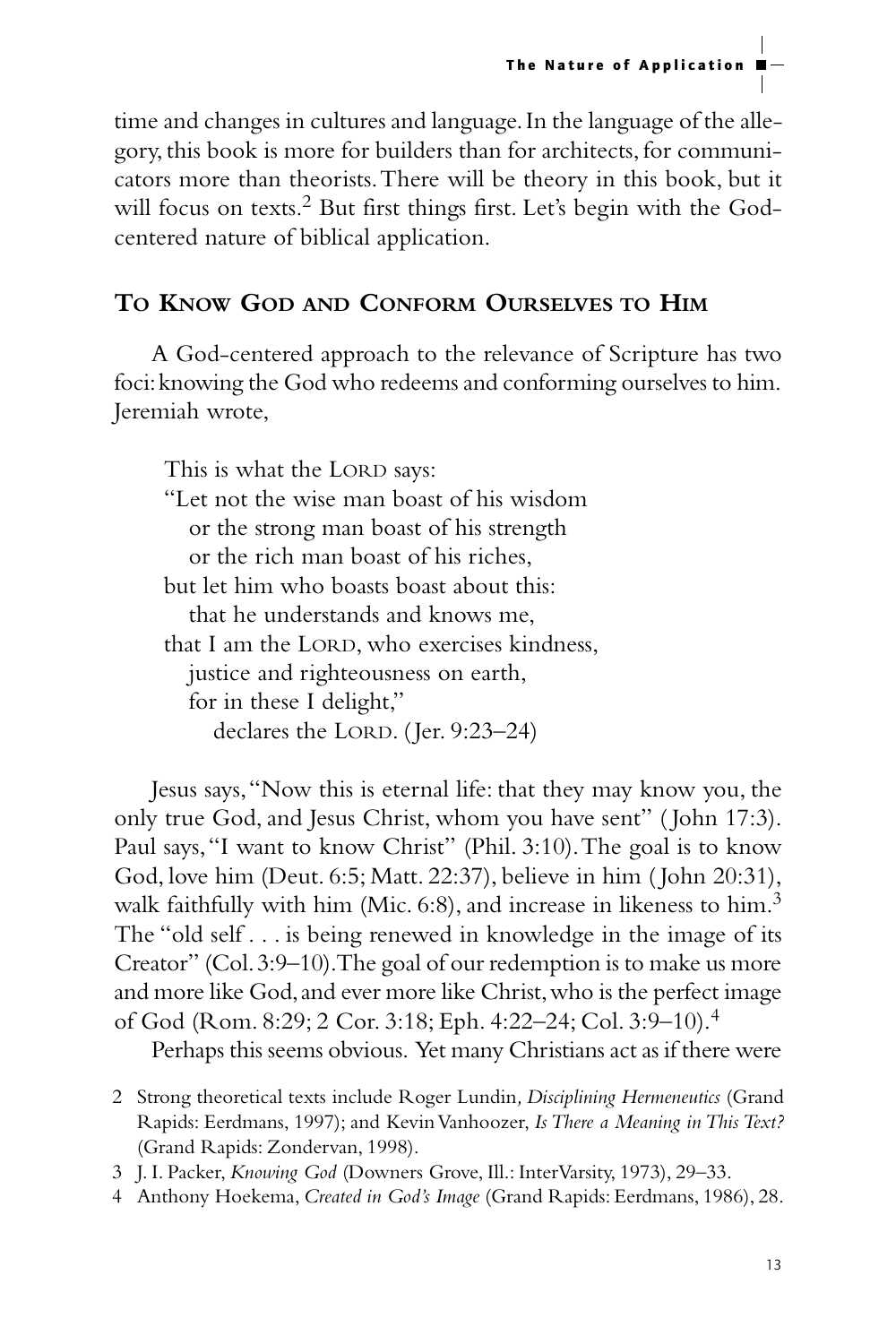another center of application. For some it is law and obedience. But we must remember that the center of the law is God himself."Love God," says the first command. "Love others as God loves," says the second. Even when we fail to obey, the law leads us to him, as we flee to Christ for mercy.

Others concentrate on health, happiness, maturity, or a meaningful life. But we know the futility of dwelling upon health, pleasure, or earth-bound significance.Whoever lives for physical pleasure will eventually agree with Marie Antoinette,"Nothing tastes." Living for health and existence becomes a tragedy; after a long slow decline, every hero dies at the end of his story. Living for meaning and history reads like theater of the absurd, tales full of sound and fury, signifying nothing.

We lose sight of the center of application when we promise happiness and maturity to the lost. Happiness and maturity are common *results* of life with God, but we dare not confuse results with the essence.While believers should expect to enjoy God's blessings and to find release from the self-entrapping nature of sin, the Prince of Peace also promises opposition and tribulation. He casts fire on the earth (Luke 2:34; 12:4–12, 49–53).True disciples do not seek the life of ease that pagans run after. In Jesus' day, pagans chased food, drink, clothing,and long life (Matt.6:25–32).Today,pagans also pursue what is comfortable, popular, profitable, peaceful, and therapeutic. Jesus tells both, "Seek first the kingdom and its righteousness, and all these things will be added to you" (v. 33, my translation).

So Bible application promotes a relationship with God and conformity to him.We honor the law because we exalt God, who gave it and reveals himself in it.We honor virtue because virtue is conformity to God's character (not simply because no one can take it from us).This double goal of knowing God and conforming to him pervades Scripture, from Eden and Sinai to the teaching of Jesus and Paul. When God spoke to Adam and walked with him in the garden before the fall,Adam and Eve needed only to retain their conformity to God's character, for God created them in his image and likeness, holy, righteous, rulers of the world.<sup>5</sup> But the fall bespeaks Adam's failure to know God enough to trust him.

<sup>5</sup> Hoekema, *God's Image,* 11–15, 28–31, 79–83; John Laidlaw, *The Biblical Doctrine of Man* (Edinburgh:T.&T.Clark,1895),182–95;G.C.Berkouwer,*Man:The Image*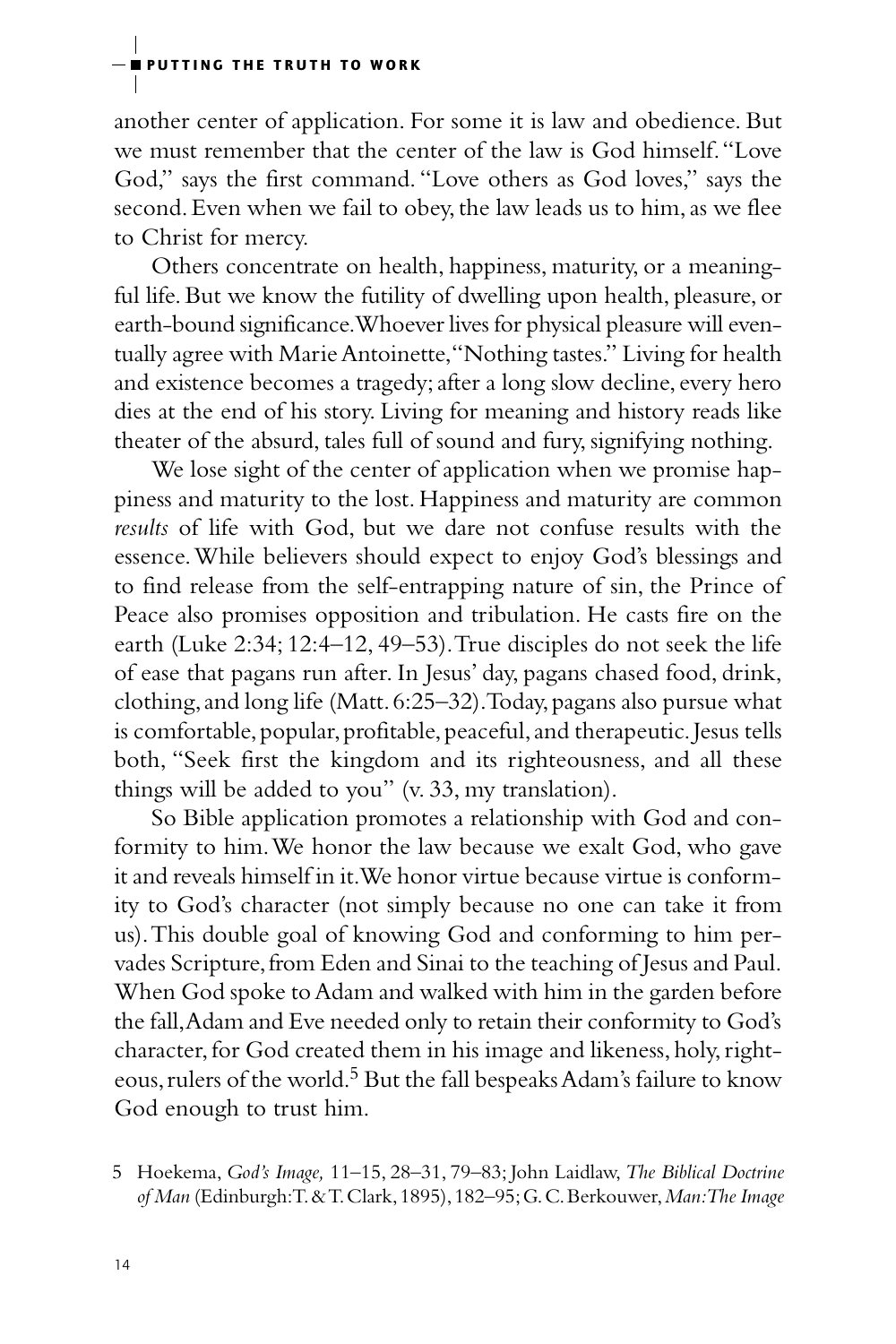At Sinai, God established a covenant with the newborn nation of Israel.The covenant begins with Israel's knowledge of her relationship with God:"I am the LORD your God, who brought you out of Egypt, out of the land of slavery" (Ex. 20:2). The first commands cement their relationship, one marked by love and honor."You shall have no other gods before me" means Israel owes God exclusive loyalty. Any breach of that loyalty is "in his face," to use today's argot.<sup>6</sup> "You shall make no idols" means we must not fashion God in images of our choosing.God made one image of himself—humankind.Now he forbids that we make another."You shall not misuse the name of the LORD your God" means, among other things, that we should never idly claim to worship God or to belong to him.

The later commands instruct the faithful to conform themselves to God's person and pattern of activity.This is clearest in the sixth through tenth commands.

- God says,"You shall not murder" for he is the God who gives life, physical and spiritual.
- He says,"You shall not commit adultery," for he is faithful to his people.
- He commands, "You shall not steal," for he is a giving God, sending sun, rain, and the fecundity of the earth to all.
- God commands,"You shall not give false testimony," for he is truth and his word is truth.
- God says,"You shall not covet," for he is generous, delighting to give gifts to his children.

Even the fourth and fifth commands require that our ways harmonize with his. We labor six days, then rest, because God labored six days and rested.We honor father and mother because God bestowed dignity and honor on humans, especially those who exercise authority for him.

*of God,* trans. Dirk W. Jellema (Grand Rapids: Eerdmans, 1962), 88ff., 100. Berkouwer denies that dominion is part of the image, pp. 70–72.

<sup>6</sup> See, e.g., S. R. Driver, *The Book of Exodus,* rev. ed. (Cambridge: Cambridge University Press, 1929), 193; Godfrey Ashby, *Go Out and Meet God* (Grand Rapids: Eerdmans, 1998), 88; John I. Durham, *Exodus* (Waco:Word, 1987), 276, 284.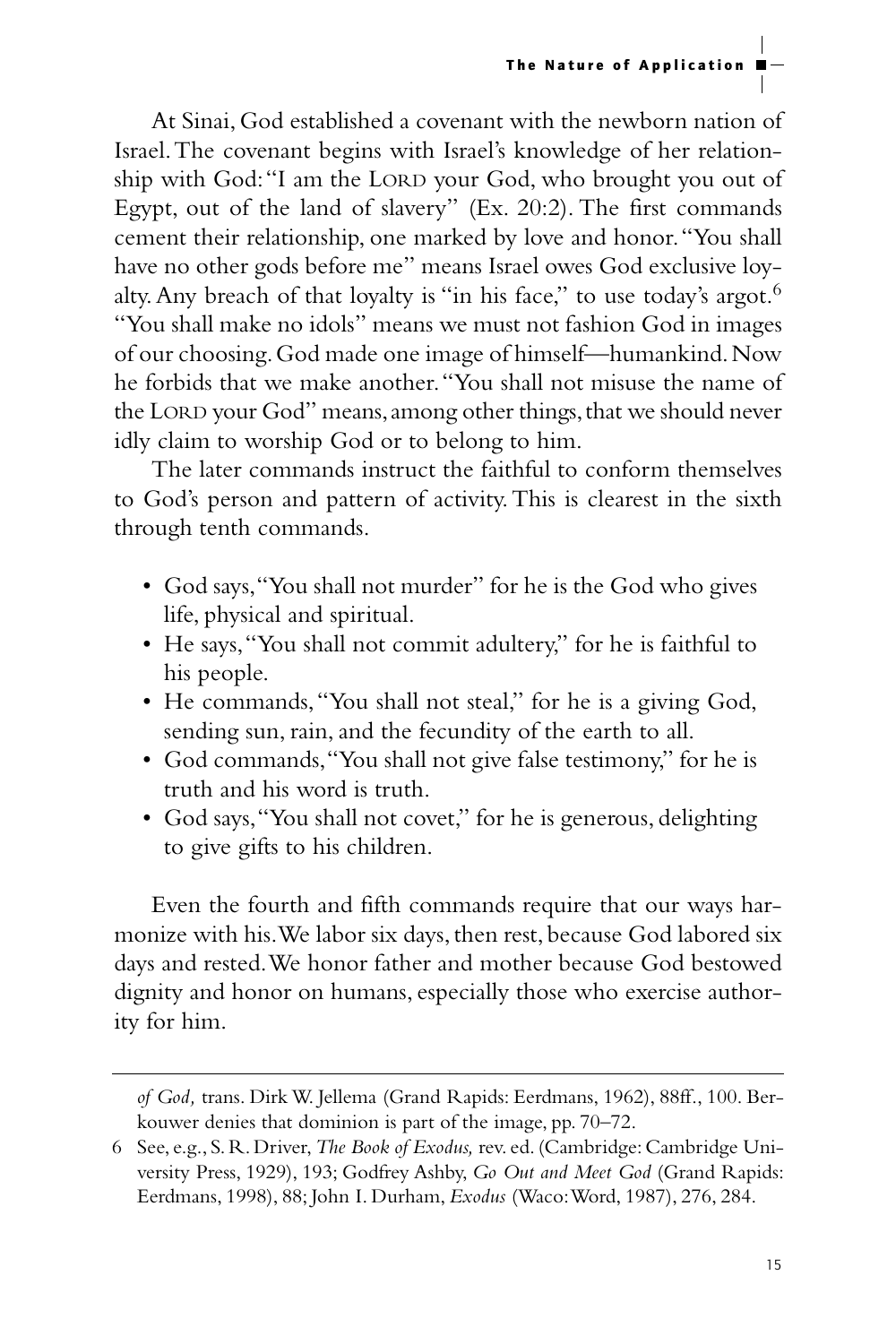When Jesus instructed his disciples in the Sermon on the Mount, he, like the Father at Sinai, required his followers to conform themselves to him.7 This is clearest in the Beatitudes, where Jesus blesses traits that the Gospels later attribute to him.

- Jesus blesses those who mourn. He mourned over Israel, a nation of sheep without a shepherd, a nation that would not let him gather her children under his wings (Matt.9:36;23:37).
- Jesus blesses the meek *(praüs);* he says,"I am meek *[praüs]* and humble," for he lays an easy yoke on his people (Matt. 11:28–30).
- He blesses those who hunger and thirst for righteousness. He received baptism, not from need, but to fulfill all righteousness (Matt. 3:15). He fulfilled the Law and the Prophets, personally and in his disciples, that their righteousness might exceed the scribes' and Pharisees' (5:17–20).
- Jesus blesses the merciful. His mercy and compassion (Matt. 14:14; 15:22, 32; 17:15; 20:30–31, 34; Mark 5:19; Luke 7:13; 17:13) moved him to aid the needy.
- He blesses the pure in heart. He was so pure his enemies could find no plausible charge to bring against him at his trial (Matt. 26:59–60), so pure he dared invite his foes to convict him of sin (John 8:46). $8$
- Jesus blesses peacemakers.He healed people and sent them off in peace (Mark 5:34; Luke 7:50). He bestowed peace on his disciples ( John 14:27; 16:33; Luke 24:36) and authorized his disciples to bestow peace on Israel (Matt. 10:13), though not at any price (10:34).
- Jesus blesses the persecuted. He was persecuted unto death, despite his innocence.

Jesus only declined to ascribe one beatitude to himself, "Blessed are the poor in spirit." But if (as most interpreters believe) poverty of

- 7 See W. D. Davies and Dale Allison, *The Gospel according to Saint Matthew,* 3 vols. (Edinburgh:T. &T. Clark, 1988), 1:467;W. D. Davies, *The Setting of the Sermon on the Mount* (Cambridge: Cambridge University Press, 1964), 95–96.
- 8 At his trial the witnesses summoned to accuse Jesus were so unconvincing that the high priest finally had to ask him to incriminate himself (Matt. 26:57–66).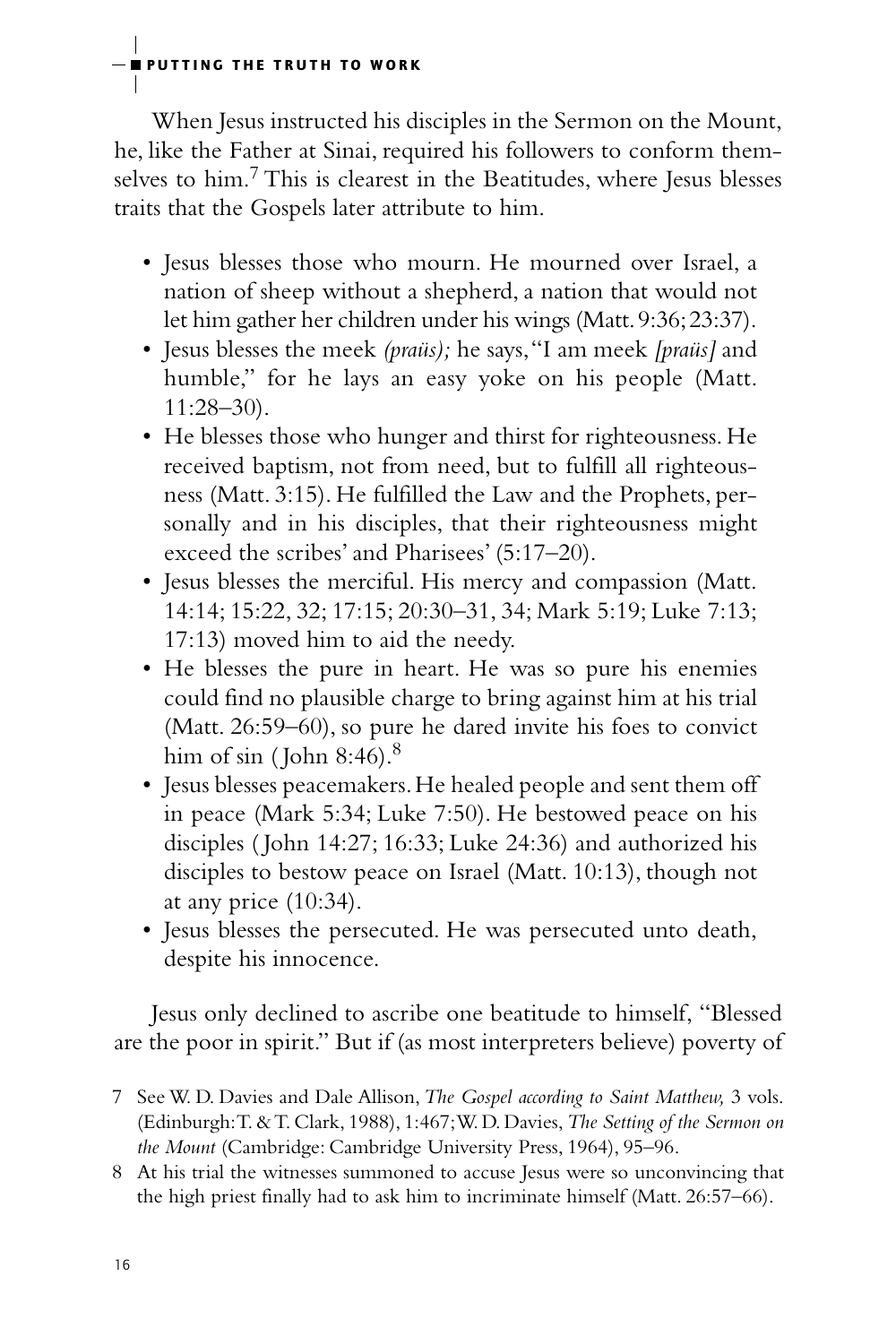### The Nature of Application

spirit is awareness of one's spiritual neediness, we see why. $^9$  For however far we progress toward Jesus, a gap remains between Creator and creature, between Redeemer and redeemed. Yet Jesus bridges that gulf by loving and identifying with the poor in spirit, by teaching, healing, and dining with them—with us.

Paul's letters propound the same ideal of knowledge of God and conforming to him.The Ephesians know the Son of God and become mature by attaining "the fullness of Christ" (Eph. 4:13).They have "come to know Christ"; thus they put on the new self, "created to be like God in true righteousness and holiness" (4:20–24).They are now "imitators of God," loving one another and forgiving one another as Christ did (4:32–5:2). Paul's goal is "to know Christ and the power of his resurrection and the fellowship of sharing in his sufferings, becoming like him in his death" (Phil. 3:10). Christians must follow Jesus' example and "do nothing out of selfish ambition . . . but in humility consider others better than yourselves"; they must watch out for others' interests, because that is how Christ lived among us  $(2:1-8)$ . Our original design shall be our final destiny, for we shall be conformed to the likeness of the Son (Rom. 8:29; see also Phil. 3:21; 1 John 3:2). We have begun to progress in this, for we are being transformed into the Lord's likeness (2 Cor. 3:18).The whole of Scripture, then, focuses on a relationship with God and conformity to his character.

The process of becoming more Godlike begins and ends with his grace. By grace God formed Israel to receive the Messiah, who took flesh and offered himself to atone for sin. By grace Jesus came to seek and save the lost (Luke 19:10). By grace the apostles witnessed, proclaimed, and recorded his story. By grace God completed the good work he began in us (Phil. 1:6).Whatever we offer God is a response to his mercies (Rom. 12:1). It is all too easy for believers to lose sight of the grace of God in our sanctification.We return to the spirit of the older brother, who bragged and complained, "All these years I am slaving for you" (Luke 15:29, my translation). Like Peter, we ask,"We have left everything to follow you.What then will there be for us?" (Matt. 19:27). But bitterness and alienation corrupt any service that

<sup>9</sup> Robert A. Guelich, *The Sermon on the Mount* (Waco:Word, 1982), 97–98; John Stott, *The Sermon on the Mount* (Downers Grove, Ill.: InterVarsity, 1987), 31-32, 38–39.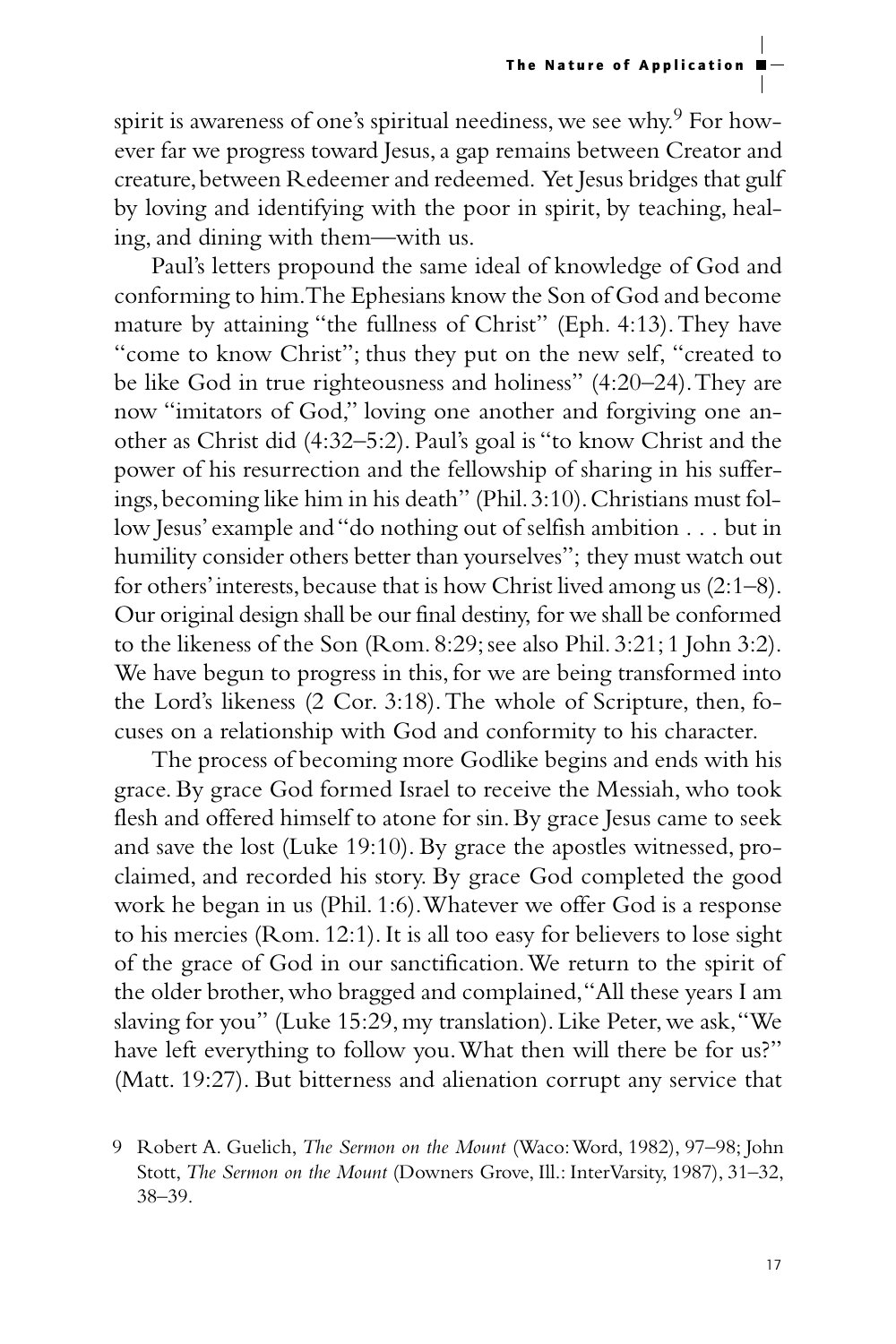speaks with pride about years of *slavery* for God. And any time we ask,"What will we get for our service?" we run the risk of elevating the gift above the giver. If nothing else, the Pharisees show how dangerous "religion" and good works can be.

As we explore theories and methods for application, we must not lose sight of the main thing.Whatever else we say, a relationship with God is central. Still, we need theory, beginning with an understanding of what application is.We will proceed dialectically, moving from traditional definitions and views to my own position.

#### **THEORIES OF INTERPRETATION AND APPLICATION**

#### **1.The Traditional View: First Exegesis,Then Application**

The traditional view sees the application of the Bible as the last phase of biblical interpretation.In this view *interpretation* is the process of seeking and re-presenting the complete shareable meaning that authors intend to transmit, especially in difficult cases.<sup>10</sup> In interpretation we first understand a text or an utterance, then elucidate it, whether in words like or unlike the original, to convey its meaning.<sup>11</sup> In this view parts of Scripture are clear, but to navigate the world of the biblical history and poetry we also need specialized knowledge, much as ordinary citizens do when navigating the worlds of tort law or cricket.*Hermeneutics* is the theory behind interpretation.It provides strategies for a partial transcendence of our times and a reentry into the world of Scripture. One step removed from the text, it considers how interpretation takes place and establishes principles for proper exegesis and application.12

The traditional view says interpretation has two aspects (fig. 2). *Exegesis* is the exposition of Scripture. It discovers the meaning of a

- 10 The concept of "shareable" meaning excludes things neither print nor speech can fully transmit—the taste of apricots, the vista from a mountaintop, or the wonder of a miracle.See D.P.Fuller,"History of Interpretation," in *International Standard Bible Encyclopedia,* ed.Geoffrey W.Bromiley (Grand Rapids:Eerdmans, 1979–88), 2:863.
- 11 From Robert Morgan, *Biblical Interpretation* (New York: Oxford University Press, 1988), 1–2.
- 12 Gerhard Maier, *Biblical Hermeneutics,* trans. Robert Yarbrough (Wheaton, Ill.: Crossway, 1994), 15–20.